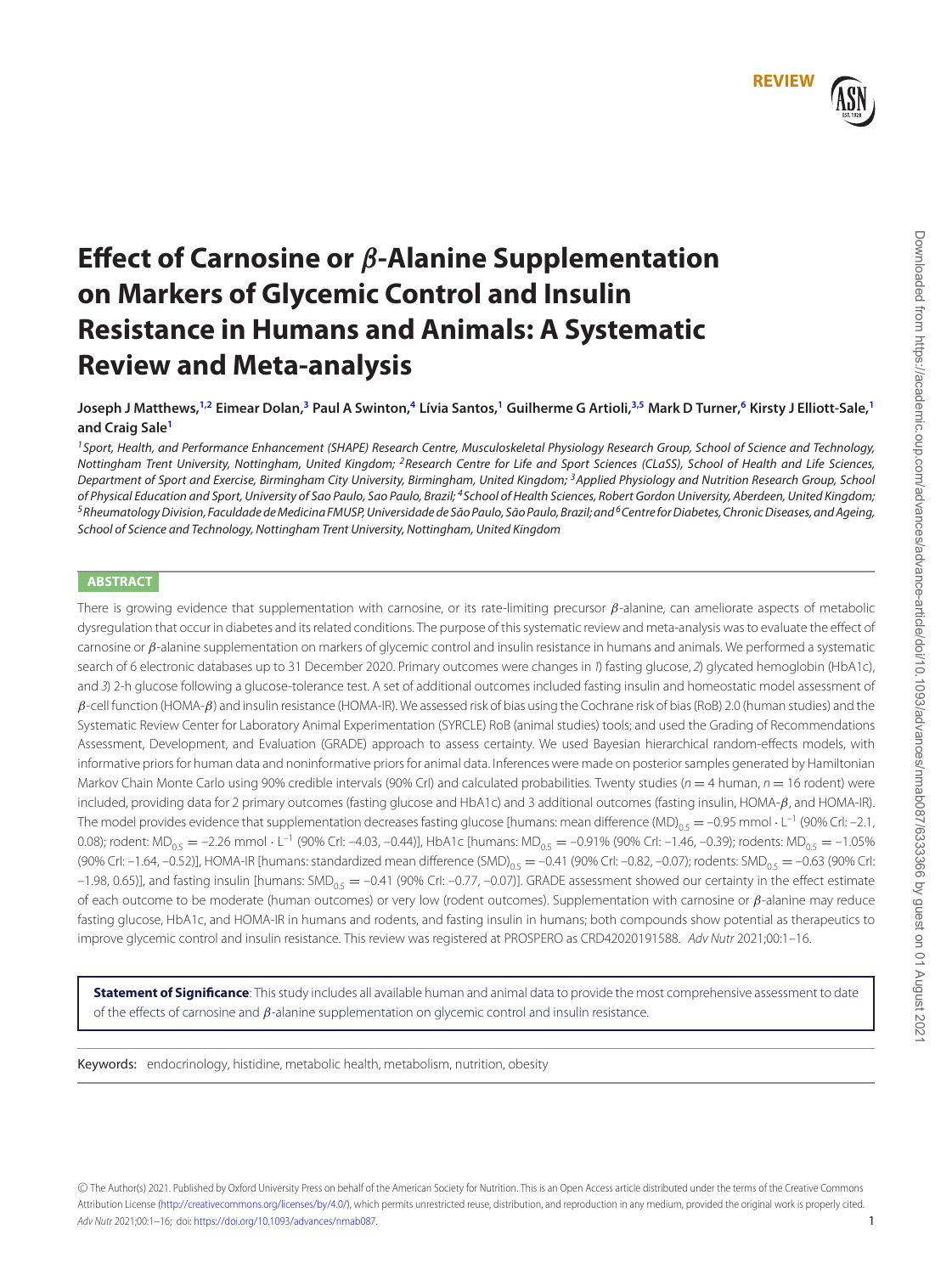# **Introduction**

Diabetes is a major public health problem; worldwide estimates show that 463 million people were living with diabetes in 2019—equivalent to 9.3% of the global population [\(1\)](#page-13-0). Type 2 diabetes accounts for >90% of these cases, with the remaining made up of type 1 diabetes, gestational diabetes, and rarer types of diabetes (e.g., maturity-onset diabetes of the young). A hallmark of type 2 diabetes is poor glycemic control and insulin resistance [\(2\)](#page-13-1), which present earlier in life as impaired fasting glucose or impaired glucose tolerance (also known as prediabetes). This represents a high-risk state that requires intervention, as a 45-y-old with prediabetes has a 74% lifetime risk of progression to type 2 diabetes [\(3\)](#page-13-2).While lifestyle modifications are central to risk reduction, they can be challenging to implement, and long-term adherence limits their effectiveness [\(4\)](#page-13-3). It is therefore essential to develop lowcost, novel therapies to improve glycemic control and help prevent or delay disease progression.

The multifunctional dipeptide carnosine is an emerging therapeutic that has the potential to contribute to the treatment or management of various chronic diseases [\(5\)](#page-13-4). Carnosine is a member of the histidine-containing dipeptide (HCD) family and exists naturally in high concentrations in skeletal muscle, with smaller amounts in other excitable tissues [\(6–9\)](#page-13-5). Dietary sources include meat, poultry, fish, and prawns [\(10\)](#page-13-6); but the most efficient way to increase tissue stores is by supplementing with carnosine or its rate-limiting precursor  $β$ -alanine [\(11\)](#page-13-7). Work from our research group shows that treatment with carnosine recovers glucolipotoxic inhibition of insulin-stimulated glucose uptake in skeletal muscle cells and decreases highly toxic lipid peroxidation products in pancreatic β-cells, leading to an increase in insulin secretion [\(12\)](#page-13-8). Further evidence supports the role of carnosine in nonenzymatic detoxification of reactive aldehydes [\(13,](#page-13-9) [14\)](#page-13-10), an effect that  $\beta$ -alanine supplementation potentiates in humans [\(15,](#page-13-11) [16\)](#page-13-12). This has important clinical

[https://academic.oup.com/advances/.](https://academic.oup.com/advances/)

Address correspondence to CS (e-mail: [craig.sale@ntu.ac.uk\)](mailto:joseph.matthews@bcu.ac.uk).

implications, as reactive aldehydes have been implicated in the etiology of diabetes [\(17\)](#page-13-13). Collectively, this suggests that carnosine may be able to ameliorate aspects of the metabolic dysregulation that occurs in diabetes and its related conditions.

There is growing evidence from rodent studies that carnosine supplementation can prevent or delay the development of type 2 diabetes  $(18, 19)$  $(18, 19)$  $(18, 19)$ . Initial human trials also show promise [\(20,](#page-13-16) [21\)](#page-13-17), but there is currently no consensus on whether carnosine or  $\beta$ -alanine can be used to treat or manage diabetes. A recent meta-analysis of human studies sought to address this knowledge gap and concluded that supplementation with HCDs improved waist circumference, fasting glucose, and glycated hemoglobin (HbA1c) [\(22\)](#page-13-18). The review, however, had several methodological shortcomings [for a commentary, see [\(23\)](#page-13-19)], which included combining effects from studies using multi-ingredient supplements with those supplementing carnosine or  $\beta$ -alanine alone. They also included studies supplementing histidine in isolation, which is not a member of the HCD family, and is not rate limiting for carnosine synthesis in humans—at least under standard dietary conditions [\(24–27\)](#page-13-20). This approach cannot explain whether the beneficial effects are due to carnosine,  $\beta$ -alanine, HCDs, or another supplement ingredient. Another metaanalysis on the topic also had methodological issues [\(28\)](#page-14-0), which included an incomplete and inconsistent risk of bias assessment and the inclusion of the same study sample as 2 separate studies. It is also important to consider outcomes from animal studies, which can provide mechanistic insight and inform future human trials. Therefore, the purpose of this systematic review and meta-analysis was to evaluate the effect of carnosine or  $\beta$ -alanine supplementation on markers of glycemic control and insulin resistance in humans and animals.

# **Methods**

The methods for this study were published in full as a protocol paper [\(29\)](#page-14-1) and preregistered on PROSPERO (CRD42020191588). Our reporting follows the updated 2020 Preferred Reporting Items for Systematic review and Meta-Analysis (PRISMA) guidelines [\(30\)](#page-14-2).

# **Eligibility criteria**

**[Table 1](#page-2-0)** outlines the eligibility criteria. The primary outcomes were changes in fasting glucose (includes plasma, serum, and blood glucose values), HbA1c, and 2-h glucose following a glucose-tolerance test (GTT). These outcomes represent the 3 clinical markers used in the diagnosis of type 1 diabetes, type 2 diabetes, prediabetes, and gestational diabetes [\(31,](#page-14-3) [32\)](#page-14-4). A set of additional outcomes included changes in other markers of glycemic control and insulin resistance [\(Table 1\)](#page-2-0). There were no restrictions on the timing or duration of supplementation, or on the study setting. We included English and non–English-language sources with the latter translated into English using freely available online tools (i.e., Google Translate).

The authors reported no funding received for this study. ED is supported by the Fundação de Amparo à Pesquisa do Estado de São Paulo (FAPESP; grant numbers: 2019/05616-6 and 2019/26899-6). GGA has been supported by FAPESP (grant numbers: 2014/11948-8 and 2019/25032-9) and by Coordenação de Aperfeiçoamento de Pessoal de Nível Superior (CAPES). MDT has received a British Council award to support a studentship focused on research into carnosine (grant number: 209524711).

Author disclosures: CS is the recipient of funding to support a PhD program of work from the Natural Alternatives International (NAI) and has received  $β$ -alanine supplements free of charge from NAI for use in experimental investigations; NAI have also supported open-access page charges for some manuscripts. GGA and ED have been co-investigators on projects partially supported by NAI. NAI have also supported open-access page charges for some manuscripts where GGA is the corresponding author. The other authors report no conflicts of interest. Supplemental Figures 1–9, Supplemental Tables 1–3, Supplemental Methods, Supplemental Human Data, and Supplemental Animal Data are available from the link in the online posting of the article and from the same link in the online table of contents at

Abbreviations used: AGE, advanced glycation end product; ALE, advanced lipid-oxidation end product; bw, body weight; CrI, credible interval; GRADE, Grading of Recommendations Assessment, Development, and Evaluation; GTT, glucose-tolerance test; HbA1c, glycated hemoglobin; HCD, histidine-containing dipeptide; HOMA-β, homeostatic model assessment of  $\beta$ -cell function; HOMA-S, homeostatic model assessment of insulin sensitivity; ICC, intraclass correlation coefficient; MD, mean difference; PRESS, Peer Review Of Electronic Search Strategies; RCT, randomized controlled trial; SMD, standardized mean difference; SYRCLE, Systematic Review Center for Laboratory Animal Experimentation; UACR, urinary albumin to creatinine ratio.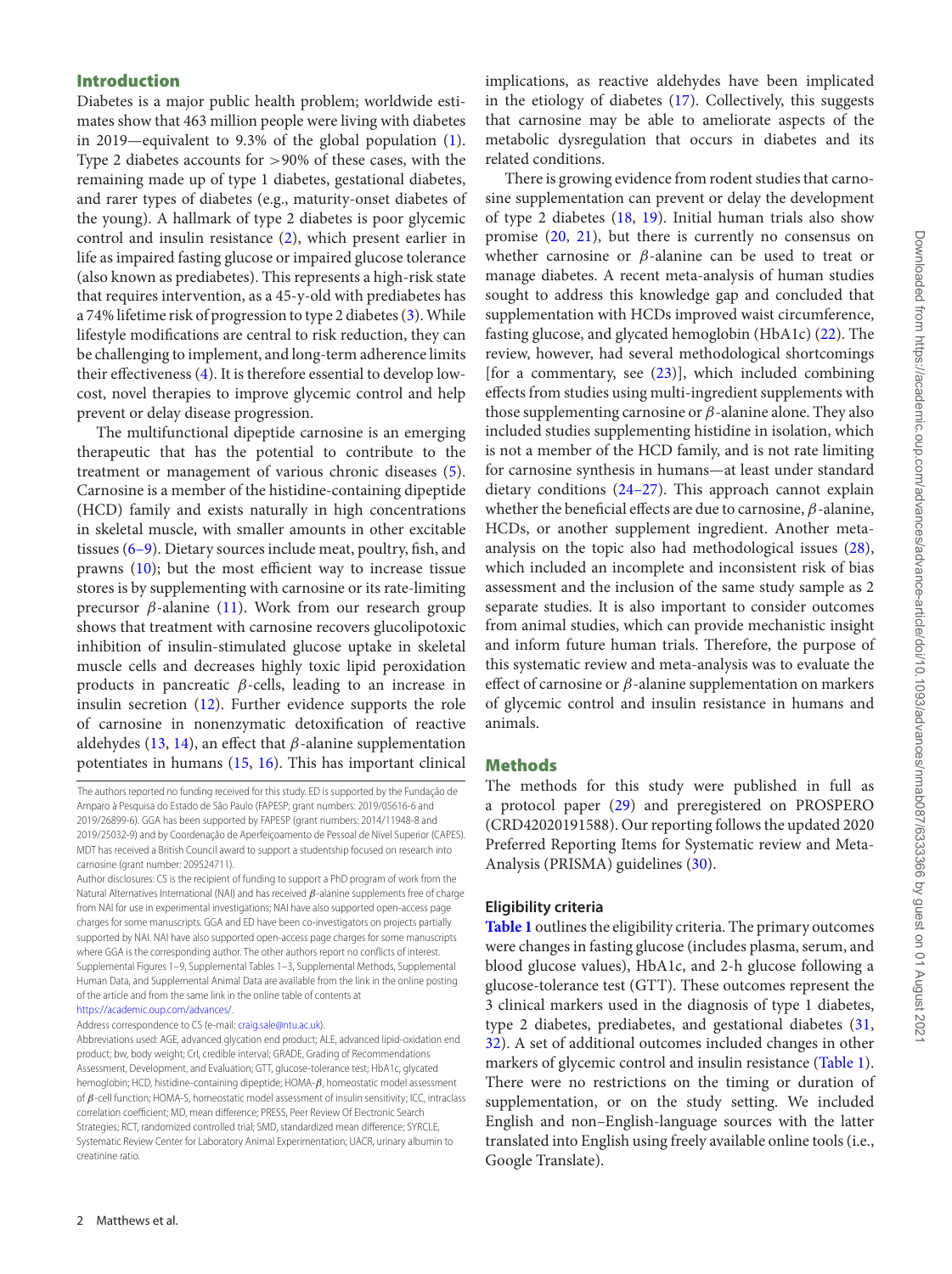#### <span id="page-2-0"></span>**TABLE [1](#page-2-1)** Overview of PICOS eligibility criteria<sup>1</sup>

|               | Criteria                                                                                                                                                                                                                                                                                                     |
|---------------|--------------------------------------------------------------------------------------------------------------------------------------------------------------------------------------------------------------------------------------------------------------------------------------------------------------|
| Participants  | Humans with type 1 diabetes, type 2 diabetes, prediabetes, gestational diabetes, impaired fasting glucose, or impaired<br>glucose tolerance [according to WHO guidelines (31, 32)], or with overweight/obesity (BMI $\geq$ 25 kg/m <sup>2</sup> ) where the relevant<br>outcomes were collected and reported |
|               | Animal studies using a diabetes-related disease model (see human criteria), or overweight/obese animals where the relevant<br>outcomes were reported                                                                                                                                                         |
|               | No restrictions were applied on age or comorbidities, or on the methods used to induce disease in animal studies                                                                                                                                                                                             |
| Intervention  | Supplementation with carnosine or $\beta$ -alanine. We excluded studies that used a multi-ingredient supplement intervention                                                                                                                                                                                 |
|               | Human studies included oral administration only, whereas animal studies also included administration by other means (e.g.,<br>intraperitoneal or intravenous injection)                                                                                                                                      |
| Comparator    | Comparisons for human studies were between placebo and the experimental intervention                                                                                                                                                                                                                         |
|               | Comparisons for animal studies were between placebo or control (no intervention) and the experimental intervention                                                                                                                                                                                           |
|               | We excluded studies without a control or placebo group                                                                                                                                                                                                                                                       |
| Outcomes      | Outcomes relating to glycemic control and insulin resistance: fasting glucose, HbA1c, 2-h glucose following a GTT, fasting<br>insulin, C-peptide, homeostatic model assessment (HOMA) parameters (e.g., HOMA-IR, HOMA- $\beta$ , HOMA-S)                                                                     |
| Study designs | Studies were limited to nonrandomized and RCTs, including cluster RCTs. We excluded cohort studies, cross-sectional studies,<br>case series, case reports, commentary, and review articles                                                                                                                   |

<span id="page-2-1"></span><sup>1</sup>GGT, glucose-tolerance test; HbA1c, glycated hemoglobin; HOMA-β, homeostatic model assessment of β-cell function; HOMA-IR, homeostatic model assessment of insulin resistance; HOMA-S, homeostatic model assessment of insulin sensitivity; PICOS, Participant, Intervention, Comparator, Outcomes, Study designs; RCT, randomized controlled trial.

#### **Information sources**

We searched 6 electronic databases for potentially eligible studies—PubMed, Scopus, Web of Science, Cochrane Central Register of Controlled Trials (CENTRAL), Cumulative Index to Nursing and Allied Health Literature (CINAHL), and ProQuest—from the earliest record in each database up to 31 December 2020. This was supplemented by searching for trial protocols, reference lists and citation tracking of included studies, and relevant reviews. The authors also searched their personal files to identify any additional relevant material.

#### **Search strategy and selection process**

Search strategies were developed using key text words and medical subject headings (MeSH) related to the population, intervention, and outcomes. An academic librarian, not otherwise associated with the project, reviewed all searches using the Peer Review of Electronic Search Strategies (PRESS) checklist [\(33\)](#page-14-5). The full search strategy for each database and the completed PRESS report are available in the **Supplemental Methods**. Two reviewers independently completed the initial searches (JJM and KJE-S), data extraction (JJM and ED), and assessment of risk of bias (JJM and ED); and 3 reviewers independently completed full-text screening (JJM, LS, and GGA). Disagreements for searches, data extraction, and risk of bias were referred to a third reviewer (CS) who provided a recommendation.

Titles and abstracts of articles from the initial searches were imported into a systematic review management platform (Covidence; Veritas Health Innovation Ltd.); duplicates were removed and remaining articles screened for potential eligibility. We obtained full texts for all articles that appeared to meet the inclusion criteria or where there was any uncertainty; multiple reports of the same study were handled by including the article that provided the most relevant outcome data. Reviewers used the reference manager functions to highlight eligibility criteria and add comments on each article to cross-reference decisions in the event of a disagreement. We contacted study authors to resolve issues regarding eligibility—for example, to clarify methods or obtain necessary data (maximum of 3 e-mail attempts). Reviewers were not blinded to journal titles or the study authors.

#### **Data-collection process and items**

We extracted data using a standardized spreadsheet based upon the Cochrane data collection form for intervention reviews [\(34\)](#page-14-6). Data items included the following: *1*) study characteristics (location, setting, study design, size, duration, funding sources, and study aim), *2*) human participant characteristics (age, height, sex, body mass, BMI, body fat %, type and duration of condition, activity and exercise levels, and dietary information), *3*) animal characteristics (age, body mass, source, species, strain, sex, genetic modification status, type and duration of condition, method used to induce disease, and housing conditions), *4*) intervention characteristics (name, type of control used, dosage, frequency, duration, route of administration), *5*) outcome characteristics (type of measure; sample sizes; baseline, interim, and postintervention measures of central tendency and dispersion; adherence to the intervention; dropouts; number and nature of side effects; and assessment of blinding to the intervention), and *6*) information relevant to risk of bias and certainty assessment. We converted glucose values to millimoles per liter using a standard equation  $\text{[mmol}\cdot\text{L}^{-1} = \text{mg}\cdot\text{d}\text{L}^{-1} \times$ 0.0555; [\(35\)](#page-14-7)]. We converted all supplement doses to relative cumulative intake  $[mg \cdot kg]$  body weight  $(bw)^{-1}$ . Some animal studies reported the treatment dose as grams per liter dissolved in drinking water, which we multiplied by reported or normative drinking volumes, before converting to an estimate of relative cumulate intake. Where necessary, we extracted measures of central tendency and dispersion from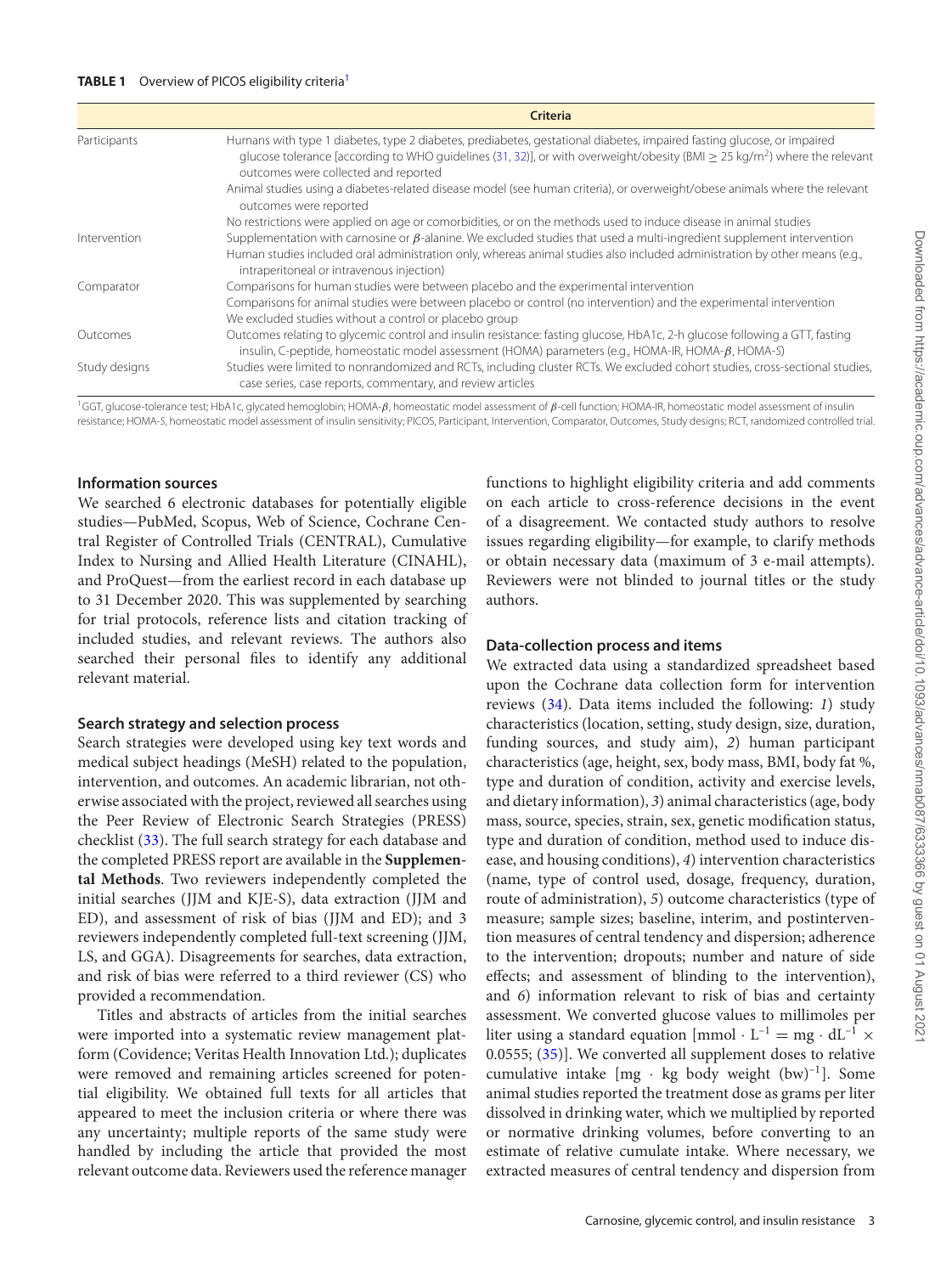figures using WebPlotDigitizer version 3.10 (https://apps. [automeris.io/wpd/\) or contacted study authors for additional](https://apps.automeris.io/wpd/) data (maximum of 3 e-mail attempts). We converted SE to SD using a standard equation (SD = SE  $\times \sqrt{n}$ ).

# **Risk of bias assessment**

# *Study risk of bias.*

We assessed risk of bias in human studies using the Cochrane risk of bias 2.0 tool (RoB 2) per protocol for parallel-group randomized trials [\(36\)](#page-14-8), and in animal studies using the Systematic Review Centre for Laboratory Animal Experimentation (SYRCLE) tool [\(37\)](#page-14-9). Reviewers assessed each study item as either "high risk," "low risk," "some concerns" (RoB 2), or "unclear risk" (SYRCLE) of bias. For human studies, we performed a summary judgment for overall risk of bias based upon RoB 2 recommendations.

# *Reporting bias.*

For human studies, we screened clinical trial registers to compare outcomes reported in the protocol with each published report. For animal studies, or where there was no preregistration or protocol, we compared the outcomes reported in the methods with the results section of each study. Small study bias, including publication bias, was explored by visually inspecting funnel plots and, where substantive asymmetry was present, conducting a multilevel extension of Egger's regression test [\(38\)](#page-14-10).

#### **Effect measures**

We extracted and analyzed all outcomes as continuous measures. Mean difference (MD) effect sizes (not standardized) were calculated for the primary outcomes: modeling outcomes on the same absolute scale as the original measurement provides more clinically interpretable results. We also identified minimal important difference thresholds (fasting glucose: 1 mmol  $\cdot$  L<sup>-1</sup> reduction; HbA1c: 0.5% reduction) [\(39\)](#page-14-11) and calculated the probability that the pooled effect size met or exceeded threshold values (see Data synthesis section). For additional outcomes, MD effect size estimates were standardized (SMD) using reported SDs to account for differences in measurement scales. We used standard threshold values of 0.2, 0.5, and 0.8 to describe effect size estimates as small, medium, and large  $(40)$ , with values between 0 and 0.2 described as trivial. Data collected from human studies included both baseline and postintervention values and effect sizes were calculated with both sets of information [\(41\)](#page-14-13), whereas effect sizes were calculated from postintervention values only in animal studies [\(42\)](#page-14-14).

#### **Data synthesis**

Meta-analyses were conducted within a Bayesian framework, providing a flexible modeling approach to account for uncertainty in model parameters and underlying structures within the data. Bayesian models enable intuitive interpretation of results through reporting subjective probabilities rather than null hypothesis tests or frequentist confidence intervals [\(43\)](#page-14-15). We planned to conduct 3-level Bayesian hierarchical models

with noninformative priors for the between-study variance parameters and adhered to this for analyses of animal data. Due to limitations in the number of human studies and effect sizes, a deviation from the original protocol [\(29\)](#page-14-1) was required. Instead, standard (2-level) Bayesian randomeffects models were conducted, and an informative log-t distribution used as a prior for the between-study heterogeneity variance using a predictive distribution provided for biological markers in pharmacologic versus placebo or control studies [\(44\)](#page-14-16). Informative priors were used in the human data to estimate the within-study variances and account for unknown correlations between baseline and postintervention values. This was achieved by assuming a uniform prior for each within-study variance based upon a correlation ranging from 0.5 to 0.9. Inferences from all analyses were performed on posterior samples generated by Hamiltonian Markov chain Monte Carlo simulations, and through use of the median value (0.5-quantile) and 90% credible intervals (90% CrI) and calculated probabilities.

Sensitivity and subgroup analyses were performed to examine the robustness of the main model results. Preplanned analyses included removing studies at high risk of bias, as well as meta-regressions to explore the effect of type of supplementation (carnosine or  $β$ -alanine), duration of supplementation, and the disease type. Following data extraction, additional sensitivity analyses were performed for clear outliers and for studies where the outcomes of interest were not elevated at baseline (human studies) or in the control group (animal studies). Due to heterogeneity across animal studies, meta-regressions for the dose-response of relative cumulative intake were also performed. Analyses were performed using R2OpenBUGS [\(45\)](#page-14-17) and the R wrapper package brms interfaced with Stan to perform sampling [\(46\)](#page-14-18).

#### **Certainty assessment**

The certainty of each outcome was assessed using the Grading of Recommendations Assessment, Development, and Evaluation (GRADE) approach [\(47\)](#page-14-19), across 5 domains: risk of bias, inconsistency, indirectness, imprecision, and publication bias. Outcomes from human trials began with a high-quality rating, based upon their randomized controlled trial (RCT) design (as indicated by the eligibility criteria). This initial rating was subsequently maintained, or downgraded, based upon performance in each of the 5 domains, resulting in an overall rating of high, moderate, low, or very low for each outcome [\(47\)](#page-14-19). Inconsistency was graded on visual inspection of effect size estimates, whether credible intervals overlapped, and between-study variability  $[\tau (tau)];$ these factors were considered within the context of the outcome values at baseline and the cumulative supplement dose, which could plausibly explain inconsistency [\(48\)](#page-14-20). Human studies were not downgraded for indirectness, as our eligibility criteria narrowly selected for the population, intervention, and outcomes of interest; further, our primary outcomes are indirect by nature and used in clinical decision making. Animal studies were automatically graded down 1 level for indirectness, unless conducted in nonhuman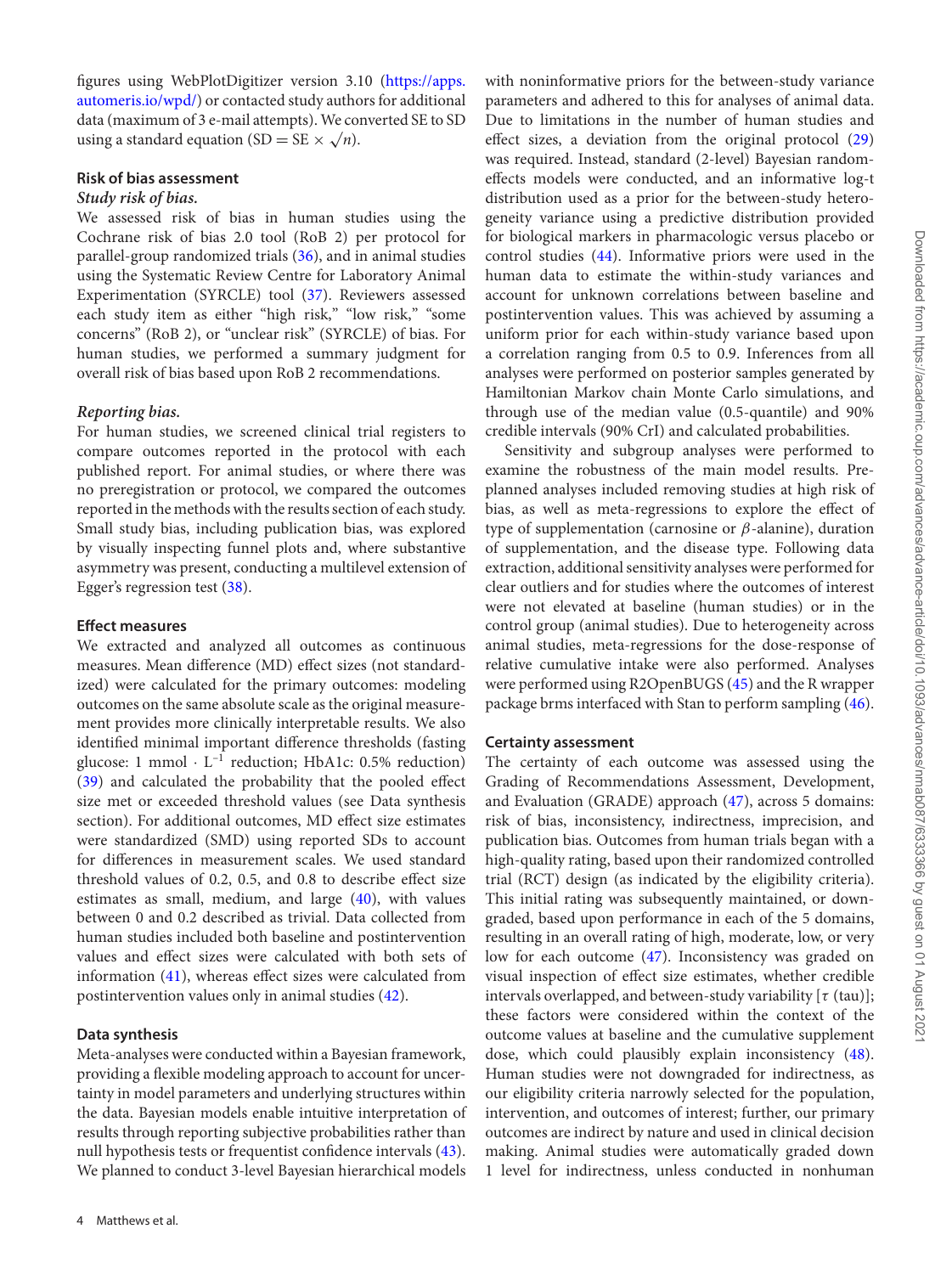<span id="page-4-0"></span>

**FIGURE 1** PRISMA flow diagram depicting the search and selection process. PRISMA, Preferred Reporting Items for Systematic review and Meta-Analysis.

primates [\(49\)](#page-14-21). Imprecision was graded based on the pooled sample size and the width of the credible intervals: the interval crossed the null and simultaneously included large clinical benefit or harm (serious), or the interval included both a large clinical benefit and harm (very serious) [\(48,](#page-14-20) [49\)](#page-14-21). Publication bias was graded as either detected or undetected (see "Outcome reporting bias").

# **Results**

# **Study selection and characteristics**

**[Figure 1](#page-4-0)** depicts the search and selection process. Twenty studies were included in the data synthesis—7 studies in mice  $(n = 132$  mice), 9 studies in rats  $(n = 159$  rats), and 4 human studies ( $n = 172$  participants)—providing data for 2 primary outcomes (fasting glucose and HbA1c) and 3 additional outcomes [fasting insulin, HOMA-IR, and homeostatic model assessment for steady-state  $\beta$ cell function (HOMA- $\beta$ ). As all included animal studies were conducted in mice or rats, the term rodent(s) is used herein instead of the nonspecific term animal(s). **[Tables 2](#page-5-0)** and **[3](#page-6-0)** summarize the characteristics of included human and rodent studies. Human populations included adults with type 2 diabetes [\(21,](#page-13-17) [50\)](#page-14-22), children with type 1

diabetes [\(51\)](#page-14-23), and nondiabetic adults with overweight or obesity (a subgroup exhibited impaired glucose tolerance) [\(20\)](#page-13-16). Rodent disease models included *1*) genetic modifications to develop obesity, hyperglycemia, and insulin resistance [\(18,](#page-13-14) [19,](#page-13-15) [52,](#page-14-24) [53\)](#page-14-25); *2*) dietary interventions to develop obesity, hyperglycemia or hyperinsulinemia, and insulin resistance [\(54–56\)](#page-14-26); and *3*) single or multiple streptozotocin injection(s) to induce pancreatic  $β$ -cell death, leading to hyperglycemia  $(57-65).$ 

Data from human studies included between-group pre- to postintervention changes, whereas rodent studies included between-group postintervention changes only (e.g., no baseline data were available), longitudinal repeated measures, and multiple treatment doses. Only single studies reported 2-h glucose following a GTT [\(20\)](#page-13-16), homeostatic model assessment of insulin sensitivity (HOMA-*S*) [\(50\)](#page-14-22), and C-peptide [\(18\)](#page-13-14), so these outcomes were not included in the meta-analysis. We excluded 10 rodent studies that did not record glucose or insulin in the fasted state, or where the measurement type was unclear [\(66–75\)](#page-15-0); some studies also recorded HbA1c, but this outcome was retained as it does not need to be recorded in the fasted state [\(62,](#page-14-28) [63\)](#page-15-1). Two included studies were translated from Korean into English [\(53,](#page-14-25) [59\)](#page-14-29). The supplementary information contains individual study data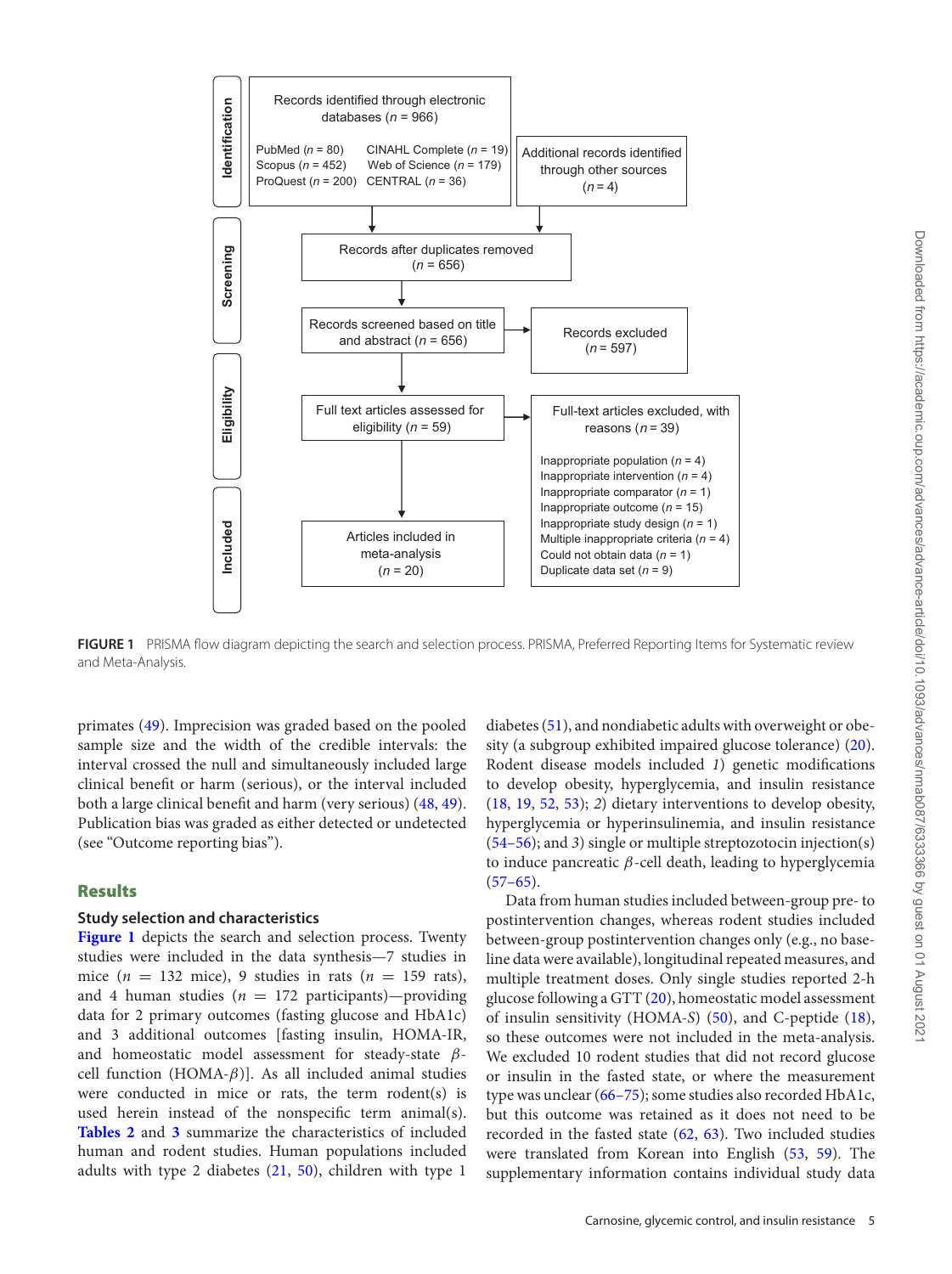<span id="page-5-1"></span><span id="page-5-0"></span>TABLE 2 Characteristics and outcomes for included human studies<sup>1</sup> **TABLE 2** Characteristics and outcomes for included human studies<sup>1</sup>

| Study (reference), country       | Design and setting                          | Population                                                                                       | Participant characteristics<br>(F/M, n/n)                                                                                                   | Intervention                                                                                                | outcomes<br>Extracted                                                                              |
|----------------------------------|---------------------------------------------|--------------------------------------------------------------------------------------------------|---------------------------------------------------------------------------------------------------------------------------------------------|-------------------------------------------------------------------------------------------------------------|----------------------------------------------------------------------------------------------------|
| de Courten et al. (20), Slovakia | RCT, research institute                     | = 30 Nondiabetic, sedentary individuals<br>with overweight or obesity<br>$\overline{a}$          | BMI (kg/m <sup>2</sup> ): 31.1 ± 4.6<br>BMI: 31.6 ± 3.7<br>Con: $n = 11(4/7)$<br>Age: 43 ± 10 y<br>$lnt$ : $n = 15 (3/12)$<br>Age: 42 ± 7 y | $2 g \cdot d^{-1}$ for 12 wk (2 $\times$ 1-g doses)<br>Con: placebo (sucrose)<br>Int: carnosine             | FG (mmol $\cdot$ L <sup>-1</sup> )<br>$F(mU \cdot L^{-1})$<br>$HOMA-B$ (%)<br>HbA1c (%)<br>HOMA-IR |
| Elbarbary et al. (51), Egypt     | RCT, hospital: pediatric<br>diabetes clinic | $=$ 90 Patients with type 1 diabetes ( $\geq$ 5 y<br>duration), active diabetic nephropathy<br>ς | Con: $n = 45 (22/23)$<br>Age: 12.4 $\pm$ 3.4 $y$<br>Age: 13.3 ± 2.8 y<br>Int: $n = 45 (25/20)$                                              | $1 g \cdot d^{-1}$ for 12 wk (2 $\times$ 500-mg<br>Int: carnosine<br>Con: placebo<br>doses)                 | $FG (mag \cdot dL^{-1})$<br>HbA1c (%)                                                              |
| Houjeghani et al. (21), Iran     | RCT, hospital                               | = 54 Patients with type 2 diabetes, not<br>receiving exogenous insulin<br>$\overline{a}$         | Con: $n = 22$ [9/12 (sic)]<br>Int: $n = 22$ [13/10 (sic)]<br>Age: 40.4 ± 5.1 y<br>Age: 43 ± 7.6 y<br>BMI: 28.3 ± 4.6<br>BMI: 29.1 ± 5.3     | $1 g \cdot d^{-1}$ for $12$ wk ( $2 \times 500$ -mg<br>Con: placebo (cellulose)<br>Int: carnosine<br>doses) | $FI(\mu$ IU $\cdot$ mL <sup>-1</sup> )<br>$HOMA-B (96)$<br>FG (mg/dL)<br>HbA1c (%)<br>HOMA-IR      |
| Nealon et al. (50), Australia    | RCT, university                             | = 12 Patients with type 2 diabetes, not<br>receiving exogenous insulin<br>$\overline{a}$         | Age: 62 ± 4.6 y<br>Age: 66 ± 6.4 y<br>BMI: 30.9 ± 2.5<br>BMI: 35.2 ± 8.5<br>$Con:n = 5(1/4)$<br>$lnt: n = 7 (2/5)$                          | 4 g - d <sup>-1</sup> for 4 wk (3 x 1334-mg<br>Con: placebo (maltodextrin)<br>Int: B-alanine<br>doses)      | FG (mmol $\cdot$ L <sup>-1</sup> )<br>$F(mU \cdot L^{-1})$<br>$HOMA-B (96)$<br>HOMA-IR             |

'Con, control group; FG, fasting glucose; FI, fasting insulin; HbA1c, glycated hemoglobin, HOMA-*B,* homeostatic model assessment for the homeostatic model assessment for insulin resistance; Int, intervention<br>group; RCT, r Con, control group; FG, fasting glucose; Fi, fasting insulin; HbA16, glycated hemoglobin, HOMA4, B, homeostatic profess to all function; HOMA-IR, homeostatic model assessment for insulin resistance; Int, intervention group; RCT, randomized controlled trial.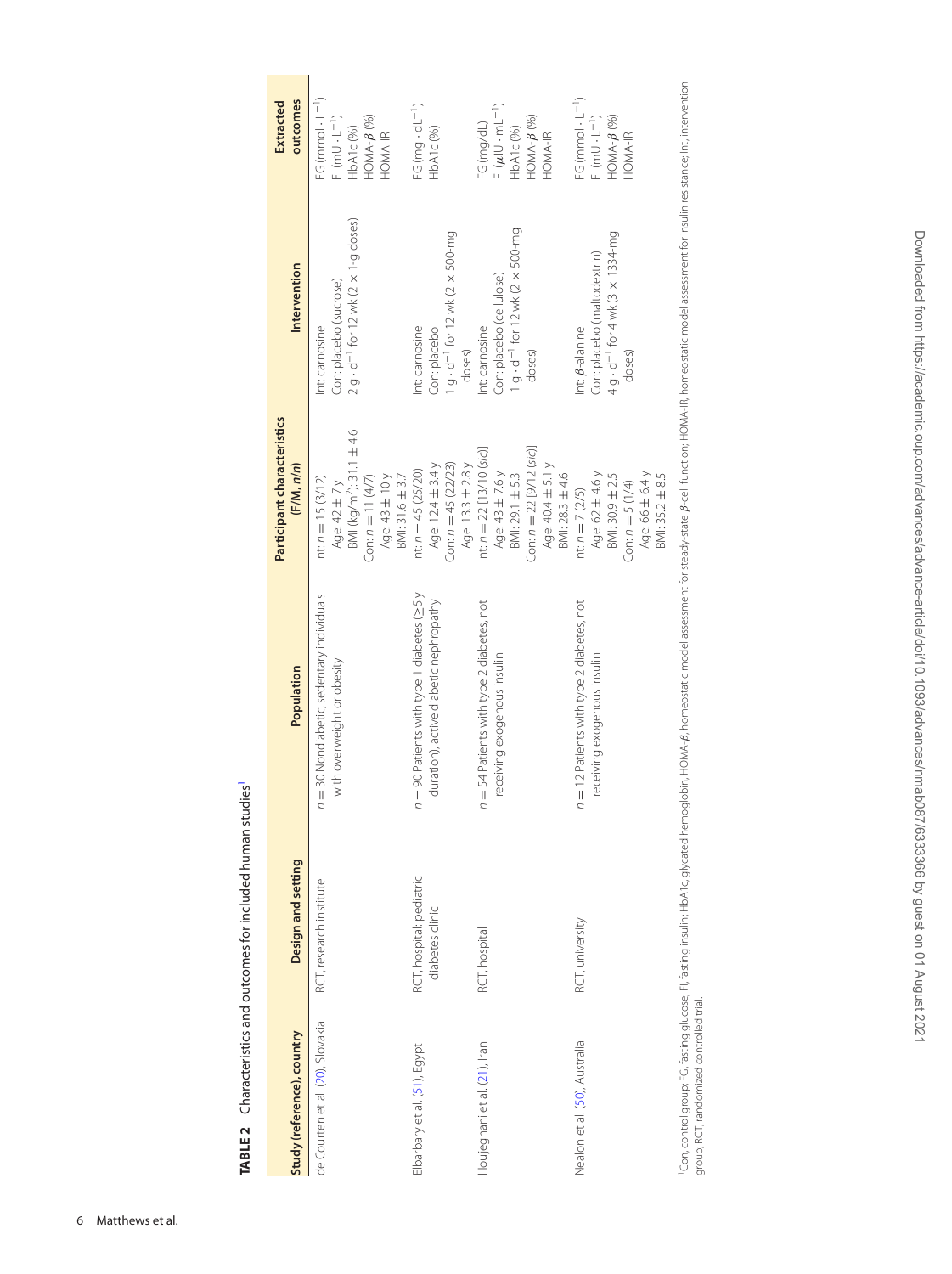| Study (reference), country     | Population                   | Disease model and method                                          | Intervention                                                    | Included outcomes                  |
|--------------------------------|------------------------------|-------------------------------------------------------------------|-----------------------------------------------------------------|------------------------------------|
|                                |                              |                                                                   |                                                                 |                                    |
| Albrecht et al. (18), Germany  | Male BTBR ob/ob mice         | Genetic modification to develop obesity,                          | Duration: 18 wk                                                 | FG (mg $\cdot$ dL <sup>-1</sup> )  |
|                                | 6 wk old                     | hyperglycemia, and insulin resistance                             | Int: carnosine, oral, dissolved in drinking water:              | FI (ng/mL)                         |
|                                | $n = 15$ per group           | Treatment started at 6 wk old                                     | $1/45$ mg $\cdot$ kg bw <sup>-1</sup> · d <sup>-1</sup>         | HbA1c(%)                           |
|                                |                              |                                                                   | Con: no intervention                                            |                                    |
| Aldini et al. (52), Italy      | Male Zucker obese fa/fa rats | Genetic modification to develop obesity,                          | Duration: 24 wk                                                 | FG (mmol $\cdot$ L <sup>-1</sup> ) |
|                                | 5 wk old                     | hyperglycemia, and insulin resistance                             | nt: L-carnosine, oral, dissolved in drinking water:             | FI (pmol $\cdot$ L <sup>-1</sup> ) |
|                                | $n = 6$ per group            | Treatment started at 6 wk old                                     | 1) 30 mg - kg bw <sup>-1</sup> · d <sup>-1</sup>                | HOMA-IR                            |
|                                |                              |                                                                   | Con: no intervention                                            |                                    |
| Al-Sawalha et al. (54), Jordan | Male Wistar rats             | Dietary intervention to develop metabolic                         | Duration: 16 wk                                                 | $FG (mg \cdot dL^{-1})$            |
|                                | Young adults                 | syndrome                                                          | Int: carnosine, injection:                                      | FI (pg/mL)                         |
|                                | $n = 10$ per group           | HFHC diet (sucrose, margarine, etc.) and 20%                      | 1) 250 mg - kg bw <sup>-1</sup> x 5 per week                    |                                    |
|                                |                              | sucrose added to drinking water                                   | Con: vehicle only, injection                                    |                                    |
|                                |                              | Treatment started alongside diet                                  |                                                                 |                                    |
| Aydin et al. (57), Turkey      | Male Wistar rats             | Single STZ injection: 40 mg · kg bw <sup>-1</sup>                 | Duration: 4 wk                                                  | FG (mg $\cdot$ dL <sup>-1</sup> )  |
|                                | $3-4$ mo old                 | HF diet for 12 wk: 4 wk prior to and 8 wk                         | Int: carnosine, injection:                                      | HbA1c(%)                           |
|                                | $n = 8$ per group            | following STZ injection                                           | 1) 250 mg - kg bw <sup>-1</sup> x 5 per week                    |                                    |
|                                |                              | Glucose $>200$ mg $\cdot$ dL <sup>-1</sup> (11.1 mmol $\cdot$     | Con: vehicle only, injection                                    |                                    |
|                                |                              | L <sup>-1</sup> ) considered diabetic                             |                                                                 |                                    |
|                                |                              | Treatment started 4 wk after STZ injection                        |                                                                 |                                    |
| Barca et al. (58), Italy       | Male C57BL/6JB6 mice         | Single STZ injection: 200 mg - kg bw-                             | Duration: 2 wk                                                  | FG (mg $\cdot$ dL <sup>-1</sup> )  |
|                                | 12 wkold                     | Glucose $\geq$ 250 mg $\cdot$ dL <sup>-1</sup> (13.9 mmol $\cdot$ | Int: carnosine, oral, dissolved in drinking water:              |                                    |
|                                | $n = 5$ per group            | $L^{-1}$ ) considered diabetic                                    | 1 g · L <sup>-1</sup> (0.1% conc.)                              |                                    |
|                                |                              | Treatment started after disease induction                         | Con: no intervention                                            |                                    |
| Giriş et al. (55), Turkey      | Male Sprague-Dawley rats     | Dietary intervention to develop hyperglycemia                     | Duration: 8 wk                                                  | FG $(mg \cdot dL^{-1})$            |
|                                | Age NR                       | and insulin resistance                                            | Int: carnosine, oral, dissolved in drinking water:              | $FI(\mu U/mL)$                     |
|                                | $n = 8$ per group            | High-fructose diet (60% fructose); isocaloric to                  | $\frac{1}{20} - 150$ mg · kg bw <sup>-1</sup> · d <sup>-1</sup> | HbA1c(96)                          |
|                                |                              | the control group diet                                            | Con: no intervention                                            | HOMA-IR                            |
|                                |                              | Treatment started alongside diet                                  |                                                                 |                                    |
| Hue et al. (53), Korea         | Male C57BL/6J db/db mice     | Genetic modification to develop obesity,                          | Duration: 8 wk                                                  | FI (ng/mL)                         |
|                                | 7 wk old                     | hyperglycemia, and insulin resistance                             | Int: carnosine, oral administration:                            | HbA1c(96)                          |
|                                | $n = 10$ per group           | Glucose >350 mg · dL-1 (19:4 mmol·L-1)                            | 1) 6 mg - kg bw <sup>-1</sup> · d <sup>-1</sup>                 |                                    |
|                                |                              | considered diabetic                                               | $230 \, mg \cdot kg$ bw <sup>-1</sup> · d <sup>-1</sup>         |                                    |
|                                |                              | Treatment began after disease induction                           | 3) 150 mg · kg bw <sup>-1</sup> · d <sup>-1</sup>               |                                    |
|                                |                              |                                                                   | Con: saline                                                     |                                    |

<span id="page-6-0"></span>TABLE 3 Characteristics and outcomes for included animal studies<sup>1</sup> **TABLE 3** Characteristics and outcomes for included animal studie[s1](#page-7-0)

(Continued) (Continued)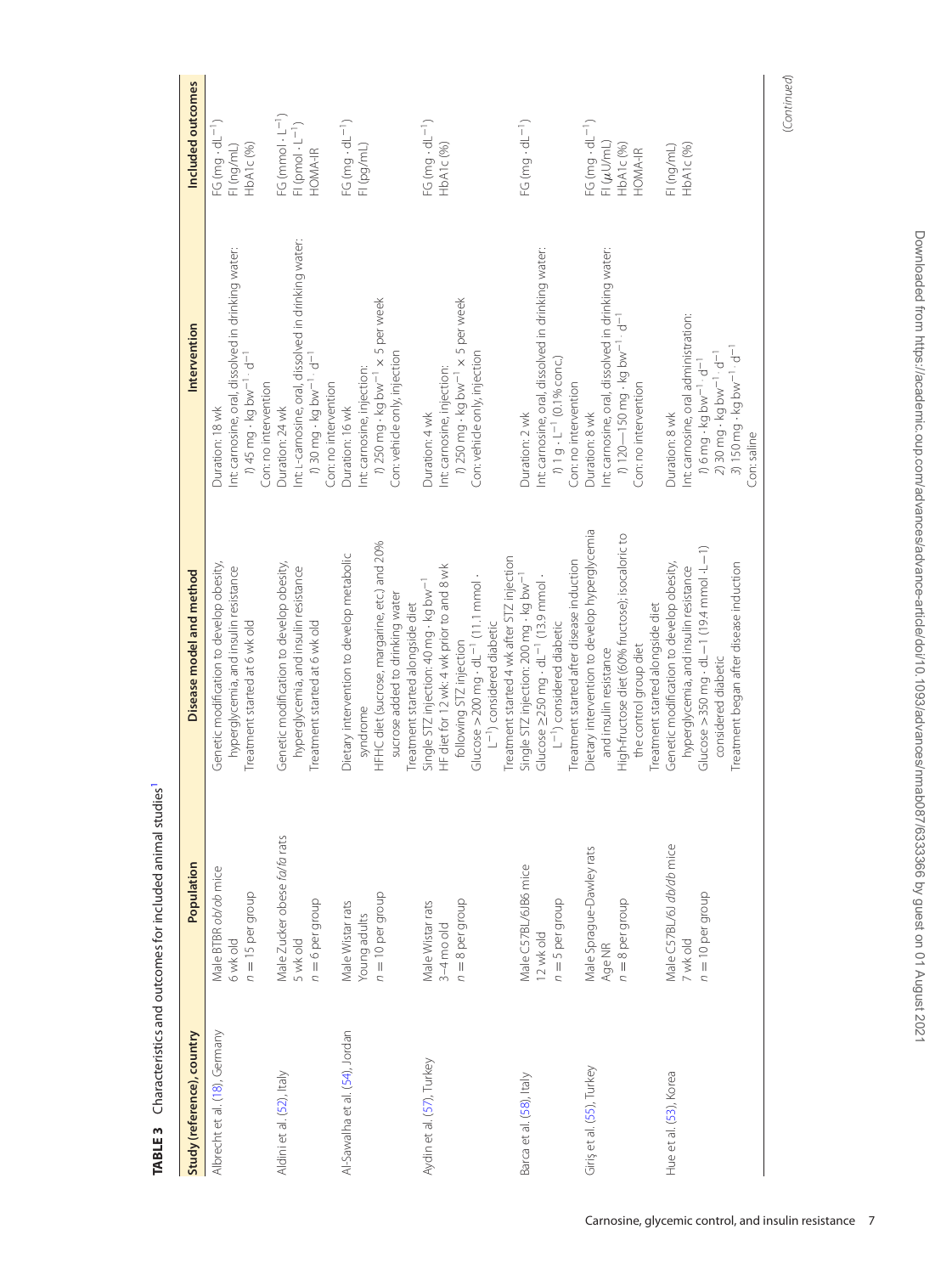<span id="page-7-0"></span>

| ;            |
|--------------|
|              |
| ;<br>;<br>;  |
|              |
|              |
|              |
| m            |
|              |
| <b>TABLL</b> |

| Study (reference), country      | Population                                                                                      | Disease model and method                                                                                                                                                                                                                                        | Intervention                                                                                                                                                                                                                                               | Included outcomes                                                        |
|---------------------------------|-------------------------------------------------------------------------------------------------|-----------------------------------------------------------------------------------------------------------------------------------------------------------------------------------------------------------------------------------------------------------------|------------------------------------------------------------------------------------------------------------------------------------------------------------------------------------------------------------------------------------------------------------|--------------------------------------------------------------------------|
| Hue et al. (59), Korea          | Male ICR (CD-1) mice<br>$n = 10$ per group<br>5 wk old                                          | Treatment started after disease induction<br>Single STZ injection: 120 mg - kg bw <sup>-1</sup><br>Glucose $>300$ mg $\cdot$ dL <sup>-1</sup> (16.7 mmol $\cdot$<br>L <sup>-1</sup> ) considered diabetic                                                       | Int: carnosine, oral administration:<br>3) 150 mg - kg bw <sup>-1</sup> · d <sup>-1</sup><br>$2$ ) 30 mg $\cdot$ kg bw $^{-1} \cdot$ d $^{-1}$<br>$\eta$ 6 mg $\cdot$ kg bw $^{-1} \cdot d^{-1}$<br>Duration: 12 wk<br>Con: saline                         | HbA1c <sup>(96)</sup>                                                    |
| Liu et al. (60), China          | Male C57BL/6J mice<br>$n = 6$ per group<br>68 wk old                                            | Multiple STZ injections: 50 mg · kg bw <sup>-1</sup> for 5<br>Treatment started after disease induction<br>Glucose $>$ 300 mg $\cdot$ dL <sup>-1</sup> (16.7 mmol<br>L <sup>-1</sup> ) considered diabetic<br>consecutive days                                  | Int: carnosine, oral, dissolved in drinking water:<br>1 1000 mg · kg bw <sup>-1</sup> · d <sup>-1</sup><br>Con: no intervention<br>Duration: 16 wk                                                                                                         | $FG (mmol \cdot L^{-1})$                                                 |
| Peters et al. (61), Germany     | Male Sprague-Dawley rats<br>$n = 13$ per group<br>Age NR                                        | STZ injection; treatment started postsurgery<br>Unilateral nephrectomy performed 4 wk after<br>Single/double STZ injection: 50 mg · kg bw <sup>-1</sup><br>Glucose >400 mg $\cdot$ dL <sup>-1</sup> (22.2 mmol $\cdot$<br>L <sup>-1</sup> ) considered diabetic | Int: carnosine, oral, dissolved in drinking water:<br>1 1000 mg · kg bw <sup>-1</sup> · d <sup>-1</sup><br>Con: no intervention<br>Duration: 24 wk                                                                                                         | HbA1c(96)                                                                |
| Pfister et al. (62), Germany    | $n = 7-8$ per group<br>Male Wistar rats<br>Age NR                                               | Treatment started 1 wk after disease induction<br>Glucose $>$ 250 mg $\cdot$ dL <sup>-1</sup> (13.9 mmol $\cdot$<br>Single STZ injection: 45 mg - kg bw-<br>L <sup>-1</sup> ) considered diabetic                                                               | Int: carnosine, oral, dissolved in drinking water:<br>1 1000 mg · kg bw <sup>-1</sup> · d <sup>-1</sup><br>Con: no intervention<br>Duration: 26 wk                                                                                                         | HbA1c(96)                                                                |
| Riedl et al. (63), Germany      | $n = 7-9$ per group<br>Male Wistar rats<br>Age NR                                               | Treatment started 1 wk after disease induction<br>Glucose $>250$ mg $\cdot$ dL <sup>-1</sup> (13.9 mmol $\cdot$<br>Single STZ injection: 45 mg - kg bw <sup>-1</sup><br>L <sup>-1</sup> ) considered diabetic                                                   | Int: carnosine, oral, dissolved in drinking water<br>1) $1000 \text{ mg} \cdot \text{kg}$ bw $-1 \cdot d - 1$<br>Con: no intervention<br>Duration: 12 wk                                                                                                   | HbA1c(%)                                                                 |
| Sauerhöfer et al. (19), Germany | C57BL/6J Lepr <sup>db</sup> db/db mice<br>$n = 8 - 16$ per group<br>Male and female<br>4 wk old | Genetic modification to develop obesity<br>hyperglycemia, and insulin resistance<br>Treatment started at 4 wk old                                                                                                                                               | Int: carnosine, oral, dissolved in drinking water:<br>10.9 g · L <sup>-1</sup> (4 mmol · L <sup>-1</sup> )<br>Con: no intervention<br>Duration: 18 wk                                                                                                      | $FG (mg \cdot dL^{-1})$<br>FI (no units)<br>HbA1c(%)                     |
| Soliman et al. (64), Egypt      | $n = 10$ per group<br>Male albino rats<br>Age NR                                                | Glucose $>$ 200 mg $\cdot$ dL $^{-1}$ (11.1 mmol $\cdot$ L $^{-1}$ )<br>Treatment started after disease induction<br>Single STZ injection: 40 mg · kg bw <sup>- 1</sup><br>considered diabetic                                                                  | Int: carnosine, injection, administered daily:<br>2) 200 mg - kg bw <sup>-1</sup> · d <sup>-1</sup><br>100 mg - kg bw <sup>-1</sup> · d <sup>-1</sup><br>Con: vehicle only, injection<br>Duration: 4 wk                                                    | $FG (mg \cdot dL^{-1})$                                                  |
| Stegen et al. (56), Belgium     | Male Sprague-Dawley rats<br>$n = 9$ per group<br>3 wk old                                       | hyperinsulinemia, and insulin resistance<br>Dietary intervention to develop obesity,<br>Treatment started alongside diet<br>Hypercaloric HF diet (60% fat)                                                                                                      | Int: carnosine, oral, dissolved in drinking water:<br>Int: B-alanine, oral, dissolved in drinking water:<br>1697 mg - kg bw <sup>-1</sup> · d <sup>-1</sup><br>2) 933 mg - kg bw <sup>-1</sup> · d <sup>-1</sup><br>Con: no intervention<br>Duration: 8 wk | $FG(mmol \cdot L^{-1})$<br>FI (pmol $\cdot$ L <sup>-1</sup> )<br>HOMA-IR |
| Yan et al. (65), Taiwan         | Male BALB/cA mice<br>$n = 8$ per group<br>3 wk old                                              | Multiple STZ injections: 40 mg · kg bw <sup>-1</sup> for five<br>Treatment started after disease induction<br>Glucose $>200$ mg $\cdot$ dL <sup>-1</sup> (11.1 mmol<br>L <sup>-1</sup> ) considered diabetic<br>consecutive days                                | Int: carnosine, oral, dissolved in drinking water:<br>1) 5 g · L <sup>-1</sup> (0.5% conc.)<br>Con: no intervention<br>Duration: 6 wk                                                                                                                      | $FG(mmol \cdot L^{-1})$<br>$FI$ (nmol $\cdot$ $L-1$ )                    |

<sup>1</sup>bw, body weight; Con, control group; concentration; FG, fasting glucose; FI, fasting insulin; HbA1c, glycated hemoglobin; HF, high-fat; HFHC, high-fat, high-carbohydrate; Int, intervention group; IR, insulin resistance; lbw, body weight; Con, control group; concentration; FG, fasting glucose; FI, fasting insulin; HBA1c, glycated hemoglobin; HF, high-fat; HF(F, high-fat; high-carbohydrate; Int, intervention group; IR, insulin resistance; N streptozotocin.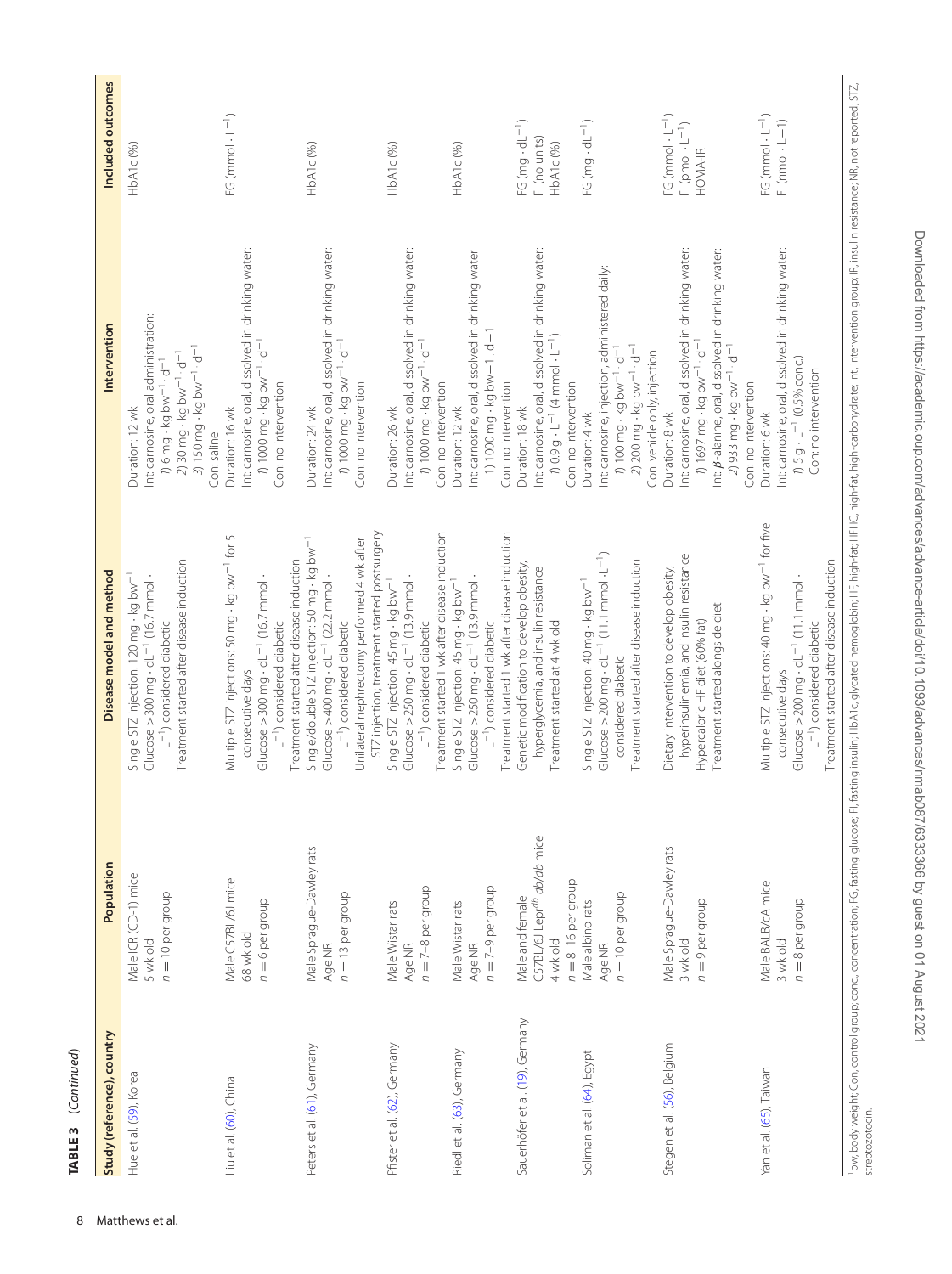used in the analyses (**Supplemental Human** and **Animal Data**); and a list of all excluded full-text studies, including reasons for exclusion (Supplemental Methods).

## **Risk of bias assessment**

### *Study risk of bias.*

There were no differences in the risk of bias for individual outcomes within studies, so we allocated a single rating at the study level. Of the 4 human studies, 1 study showed some concerns with risk of bias [\(51\)](#page-14-23), the remaining 3 studies showed high risk of bias [\(20,](#page-13-16) [21,](#page-13-17) [50\)](#page-14-22) (**Supplemental Table 1**). This was due to a lack of information on adherence rates or no adjustment for nonadherence in analyses, which led to a high risk of bias for domain 2: bias due to deviations from the intended outcomes. No studies had a prespecified analyses plan, which led to some concerns for domain 5: bias in selection of the reported results. The risk of bias profile, however, was different across studies and 50% of items showed low risk of bias. Nearly all rodent studies had the same risk of bias profile: 60% unclear, 38% low, and 2% high risk of bias (**Supplemental Table 2**). The majority of criteria were scored as unclear due to reporting issues, which is consistent with risk of bias assessments in previous animal studies [\(37\)](#page-14-9).

# *Outcome reporting bias.*

Three human studies reported prospective trial registration [[\(51\)](#page-14-23), NCT02928250; [\(21\)](#page-13-17), IRCT2016011211689N2; [\(50\)](#page-14-22), ACTRN12613000273785], with a further human study not reporting trial registration in the manuscript [[\(20\)](#page-14-23), NCT02011100]. All outcomes included in this review were explicitly preregistered in 2 studies [\(21,](#page-13-17) [50\)](#page-14-22), whereas the remaining studies did not preregister HbA1c [\(51\)](#page-14-23), fasting glucose [\(20,](#page-13-16) [51\)](#page-14-23), fasting insulin, or HOMA- $\beta$  outcomes [\(20\)](#page-13-16). All studies showed internal consistency when comparing the methods with the reported results.

# *Small study and publication bias.*

Due to the number of available studies, we only assessed small study bias for fasting glucose and HbA1c in rodent studies. Visual inspection of funnel plots revealed no substantive asymmetries, such that we did not conduct a quantitative assessment (**Supplemental Figures 1** and **2**).

# **Results of individual studies**

Two human studies did not show any side effects from carnosine supplementation  $(20, 51)$  $(20, 51)$  $(20, 51)$ , whereas the remaining studies did not report information on side effects [\(21,](#page-13-17) [50\)](#page-14-22). Cumulative supplement intake in human studies ranged from 84 g to 168 g (carnosine) and 112 g ( $\beta$ -alanine), which translated to estimated relative cumulative intakes of 1.1 g  $\cdot$  kg<sup>-1</sup> to 1.7 g  $\cdot$  kg<sup>-1</sup> [carnosine [\(20,](#page-13-16) [21\)](#page-13-17)] and 1.2 g  $\cdot$  kg<sup>-1</sup> [ $\beta$ -alanine [\(50\)](#page-14-22)]. It was not possible to estimate the relative cumulative intake for Elbarbary et al. [\(51\)](#page-14-23) as body weight was reported as a standard score. Relative cumulative intakes in rodent studies ranged from 315 mg  $\cdot$  kg<sup>-1</sup> to 182 g  $\cdot$ kg<sup>-1</sup> (carnosine) and 52.2 g · kg<sup>-1</sup> ( $\beta$ -alanine). There were

<span id="page-8-0"></span>

**FIGURE 2** Bayesian forest plot of meta-analysis for fasting glucose in human studies. Each interval represents posterior "shrunken" estimates based on the random-effects model fitting and borrowing information across studies to reduce uncertainty. Circles represent the median value along with 90% credible intervals. Negative values show a reduction in fasting glucose in the intervention group compared with the control group. This analysis included 172 human participants (89 intervention/83 placebo).

too few studies for each outcome to reliably explore the dose-response across human studies. Due to substantial variability, values from rodent studies were logtransformed prior to meta-regressions to assess the doseresponse.

# **Primary outcome: fasting glucose** *Human studies.*

The meta-analysis model (4 effect sizes from 4 studies) provided evidence for a decrease in fasting glucose with supplementation  $[MD_{0.5} = -0.95$  mmol  $\cdot$  L<sup>-1</sup> (90% CrI: -2.12) to 0.08);  $\tau_{0.5} = 0.97$  mmol  $\cdot$  L<sup>-1</sup> (90% CrI: 0.48 to 2.3)] (**Figure 2**[\). A sensitivity analysis, removing data from studies where](#page-8-0) participants did not have elevated fasting glucose at baseline [\(20\)](#page-13-16), was performed, which provided stronger evidence in favor of supplementation  $[MD_{0.5} = -1.5$  mmol  $\cdot$  L<sup>-1</sup> (90%) CrI: –2.49 to –0.54);  $\tau_{0.5} = 0.54$  mmol  $\cdot$  L<sup>-1</sup> (90% CrI: 0.05 to 1.99)]. The probability that the pooled effect size was less than or equal to the minimal important difference threshold ( $>1$  mmol  $\cdot$  L<sup>-1</sup> reduction) was estimated as  $P = 0.464$ when including all studies and  $P = 0.841$  when restricted to studies with elevated fasting glucose at baseline (where *P* closer to 1 indicates greater certainty based on posterior inferences).

# *Rodent studies.*

Data from 1 study containing 2 large effect sizes [–20.6 and –20.5 [\(64\)](#page-15-2)] were deemed outliers and excluded due to the effect sizes being several-fold higher than all other studies reporting this outcome. The meta-analysis model (45 effect sizes from 10 studies) provided evidence to support a decrease in fasting glucose with supplementation  $[MD_{0.5}$  = –2.26 mmol  $\cdot$  L<sup>-1</sup> (90% CrI: –4.03 to –0.44);  $\tau_{0.5} = 2.7$  mmol  $\cdot$  L<sup>-1</sup> (90% CrI: 1.6 to 4.7); intraclass correlation coefficient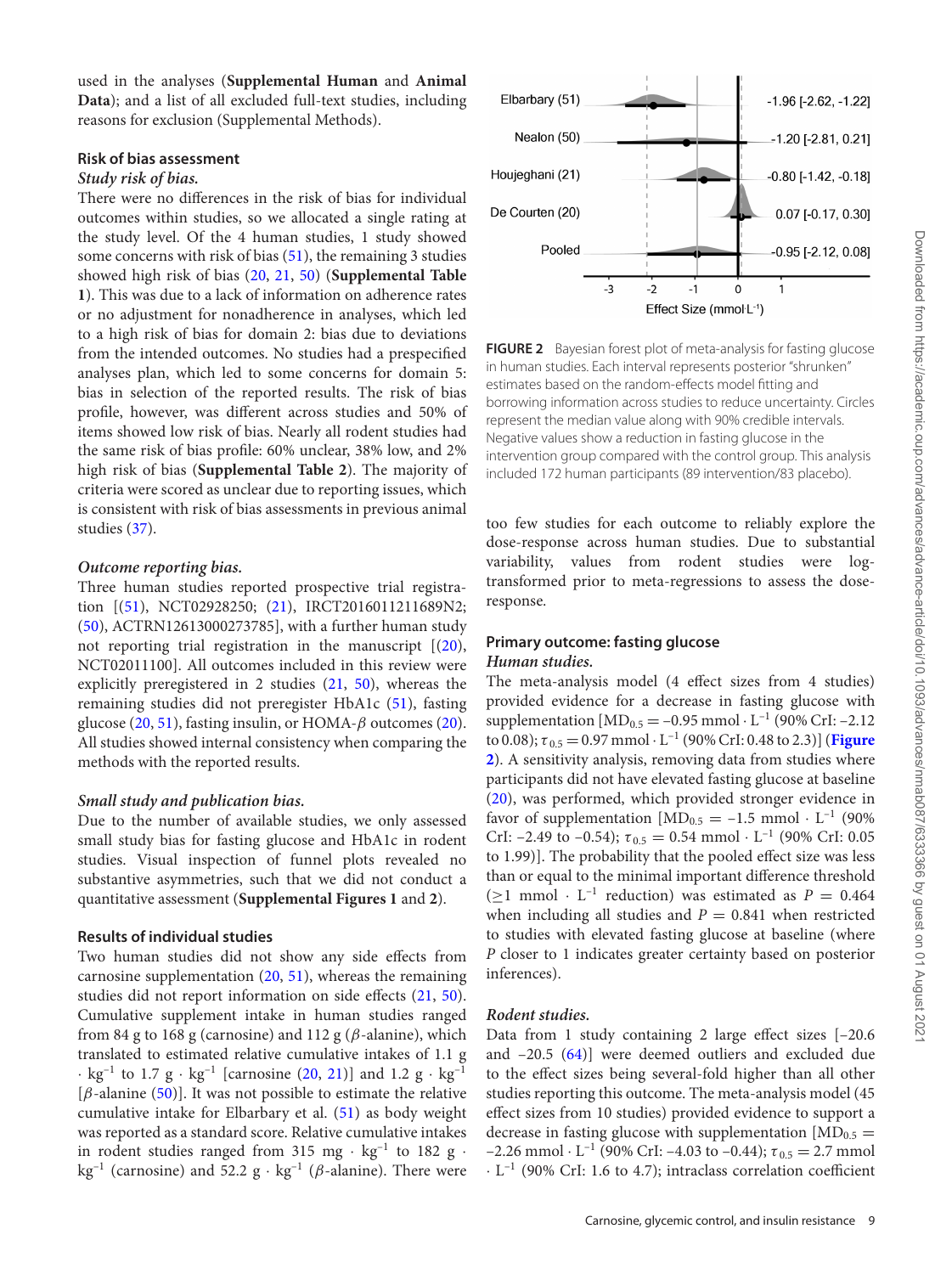$(ICC)_{0.5} = 0.33$  (90% CrI: 0.16 to 0.53)] (**[Figure 3](#page-10-0)**). A sensitivity analysis was performed removing data from studies where the method to induce disease did not elevate fasting glucose [\(56\)](#page-14-34) and this provided support in favor of supplementation  $[MD_{0.5} = -2.58$  mmol  $\cdot$  L<sup>-1</sup> (90% CrI: – 4.50 to –0.61);  $\tau_{0.5} = 2.81$  mmol  $\cdot$  L<sup>-1</sup> (90% CrI: 1.6 to 5.0); ICC<sub>0.5</sub> = 0.33 (90% CrI: 0.16 to 0.54)]. The doseresponse analysis with meta-regression of effect size on the log-transformed cumulative dose showed greater decreases in fasting glucose with higher doses  $\beta_{0.5} = -1.7$  mmol  $\cdot$  L<sup>-1</sup> (90% CrI: –2.7 to –0.68);  $\tau_{0.5} = 4.1$  mmol  $\cdot$  L<sup>-1</sup> (90% CrI: 2.5) to 6.8)] (**Supplemental Figure 3**).

## **Primary outcome: HbA1c** *Human studies.*

The meta-analysis model (2 effect sizes from 2 studies) provided evidence for a decrease in HbA1c with supplementation  $[MD_{0.5} = -0.91\%$  (90% CrI: -1.46 to -0.39);  $\tau_{0.5}$  = 0.17% (90% CrI: 0.01 to 1.08)] (**[Figure 4](#page-10-1)**). The probability that the pooled effect size was less than or equal to the minimal important difference threshold ( $\geq$ 0.5% reduction) was estimated as *P* = 0.921 (where *P* closer to 1 indicates greater certainty based on posterior inferences).

#### *Rodent studies.*

The meta-analysis model (16 effect sizes from 9 studies) provided evidence for a decrease in HbA1c with supplementation [random effects model:  $MD_{0.5} = -1.05\%$  (90%) CrI:  $-1.64$  to  $-0.52$ );  $\tau_{0.5} = 0.58\%$  (90% CrI: 0.07 to 1.44);  $ICC_{0.5} = 0.11$  (90% CrI: 0.00 to 0.53)] (**[Figure 5](#page-11-0)**). Initially, no evidence of a dose response was obtained with metaregression of effect size on the log-transformed cumulative dose  $\left[\beta_{0.5} = -0.03\% \right]$  (90% CrI: -0.32 to 0.27);  $\tau_{0.5} = 0.62\%$ (90% CrI: 0.08 to 1.52)] (**Supplemental Figure 4**). However, 1 effect size [cumulative dose:  $182 \text{ g} \cdot \text{kg} \cdot \text{bw}^{-1}$ ; effect size: 1.10 [\(62\)](#page-14-34)] exhibited substantive leverage and removal of the point within a sensitivity analysis showed a possible dose-response effect in favor of greater decreases in HbA1c with higher doses  $\beta_{0.5} = -0.18\%$  (90% CrI: -0.50 to 0.13);  $\tau_{0.5} = 0.57\%$  (90% CrI: 0.08 to 1.39)] (Supplemental Figure 4).

# **Additional outcomes: fasting insulin, HOMA-***β***, and HOMA-IR**

# *Human studies.*

The meta-analysis models provided evidence of a small to medium effect for a decrease in HOMA-IR  $[SMD_{0.5} = -0.41]$ (90% CrI:  $-0.82$  to  $-0.07$ );  $\tau_{0.5} = 0.11$  (90% CrI: 0.01 to 0.61);  $P(\leq -0.2) = 0.853$ ;  $P(\leq -0.5) = 0.343$ ;  $P(\leq -0.8) = 0.057$ ] (**Supplemental Figure 5**); a small to medium effect in favor of decreased fasting insulin  $[MD_{0.5} = -0.41$  (90% CrI: -0.77 to –0.07);  $\tau_{0.5} = 0.10$  (90% CrI: 0.01 to 0.52);  $P(\leq -0.2) =$  $0.857; P(\leq -0.5) = 0.324; P(\leq -0.8) = 0.041$  (**Supplemental Figure 6**); and a small effect in favor of decreased HOMAβ [SMD<sub>0.5</sub> = -0.22 (90% CrI: -0.57 to 0.15);  $\tau_{0.5}$  = 0.10  $(90\% \text{ CrI: } 0.01 \text{ to } 0.54); P(\leq -0.2) = 0.532; P(\leq -0.5) =$ 

0.085;  $P(\leq -0.8) = 0.009$  (**Supplemental Figure 7**) with supplementation.

# *Rodent studies.*

The meta-analysis models provided some evidence of a medium effect for decreased HOMA-IR  $[SMD_{0.5} = -0.63]$ (90% CrI: –1.98 to 0.65);  $\tau_{0.5} = 0.72$  (90% CrI: 0.06 to 2.84); ICC<sub>0.5</sub> = 0.21 (90% CrI: 0.00 to 0.85);  $P(\leq -0.2) = 0.745$ ; *P*(≤–0.5) = 0.563; *P*(≤–0.8) = 0.364] (**Supplemental Figure 8**) and a small effect in favor of decreased fasting insulin  $[SMD_{0.5} = -0.31$  (90% CrI: -1.33 to 0.57);  $\tau_{0.5} = 1.03$  (90%) CrI: 0.16 to 2.72); ICC<sub>0.5</sub> = 0.09 (90% CrI: 0.00 to 0.78);  $P(\leq -0.2) = 0.570$ ;  $P(\leq -0.5) = 0.334$ ;  $P(\leq -0.8) = 0.177$ (**Supplemental Figure 9**) with supplementation.

#### **Sensitivity and subgroup analyses**

Sensitivity analyses were performed to explore the robustness of the main analyses against outliers (rodent studies: fasting glucose and dose-response for HbA1c) and where the outcomes were not elevated at baseline (rodent studies: fasting glucose) or in the control group (rodent studies: fasting glucose). Data for these are presented in the previous sections. A sensitivity analysis for risk of bias was not performed due to no human studies being at low risk of bias and all rodent studies having similar risk of bias profiles. Only 1 rodent study supplemented with  $\beta$ -alanine, so meta-regressions for the effect of supplementation type were not performed. Instead, a sensitivity analysis was performed to show that the main results were robust to the removal of the  $\beta$ -alanine data from Stegen et al. [\(56\)](#page-14-34): fasting glucose  $[MD_{0.5} = -2.36 \text{ mmol} \cdot L^{-1} (-4.16 \text{ to } -1)$ 0.49);  $\tau_{0.5} = 2.73$  mmol  $\cdot$  L<sup>-1</sup> (1.61 to 4.68); ICC = 0.34 (0.17 to 0.54)], HOMA-IR  $[SMD_{0.5} = -0.64$  (90% CrI: -1.82 to 0.47);  $\tau_{0.5} = 0.75$  (90% CrI: 0.08 to 2.77);  $P(\leq -1)$  $(0.2) = 0.793$ ;  $P(\leq -0.5) = 0.608$ ;  $P(\leq -0.8) = 0.383$ , and fasting insulin  $[MD_{0.5} = -0.33$  (90% CrI: -1.50 to 0.57);  $\tau_{0.5} = 1.07$  (90% CrI: 0.15 to 2.80); ICC<sub>0.5</sub> = 0.15 (90% CrI: 0.00 to 0.82);  $P(\le -0.2) = 0.597$ ;  $P(\le -0.5) = 0.375$ ;  $P(\le -0.5) = 0.375$  $(0.8) = 0.213$ . Because there were no substantive differences, data from both supplementation groups in Stegen et al. [\(56\)](#page-14-34) were combined into a single pooled effect size for the study.

# **Certainty of evidence**

There was moderate certainty in the effect estimates for human study outcomes. All outcomes were downgraded 1 level due to concerns with imprecision and risk of bias. It was decided not to rate down an additional level for the other outcomes, as there were no concerns with publication bias or inconsistency. There was very low certainty in the effect estimates for rodent study outcomes. All outcomes were downgraded 1 level, due to the prespecified criteria for indirectness and an additional level due to serious concerns with risk of bias and serious or very serious concerns with imprecision. The summary of findings table depicts the full GRADE assessment, with footnotes explaining each judgment (**Supplemental Table 3**).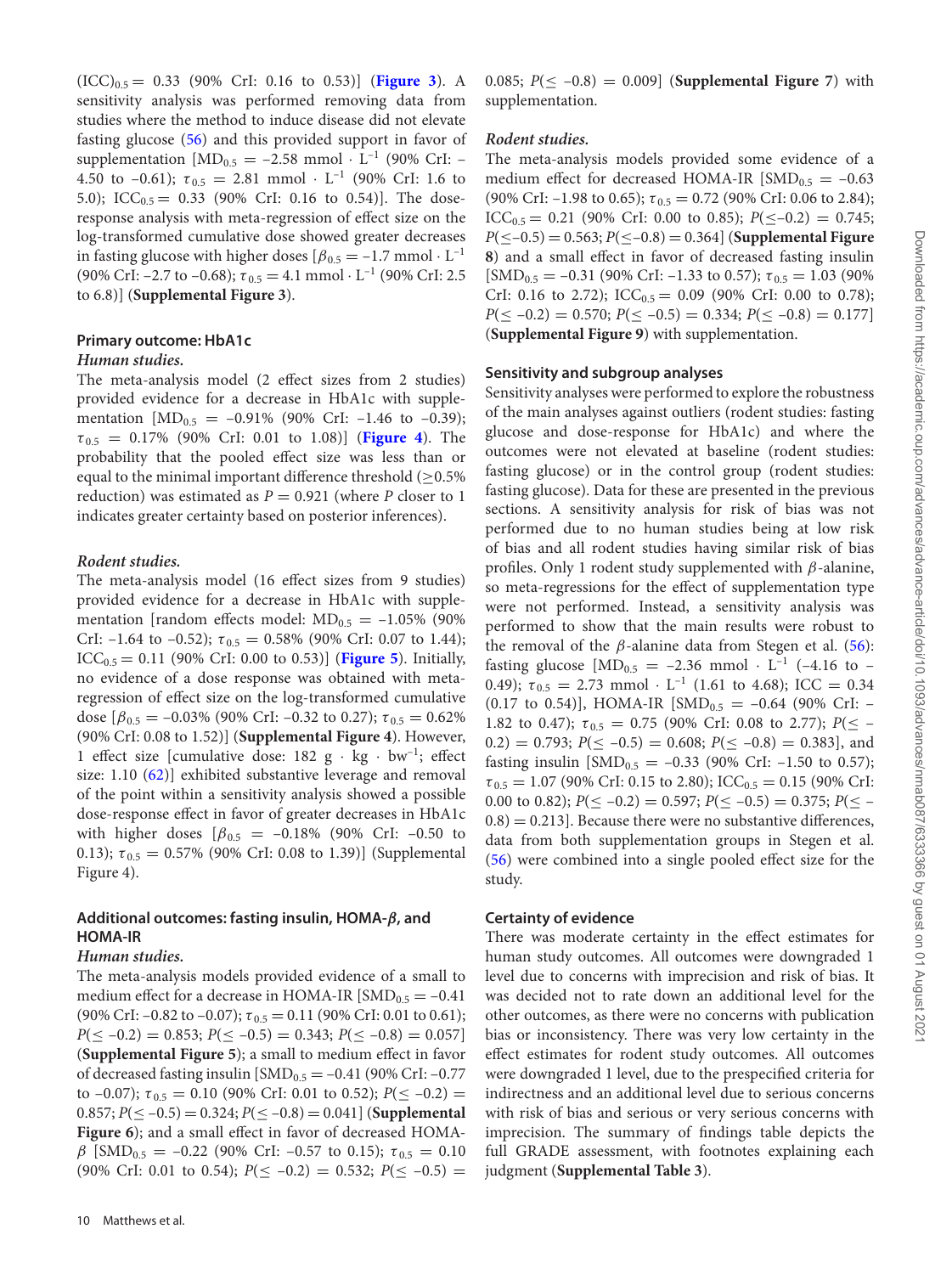<span id="page-10-0"></span>

**FIGURE 3** Bayesian forest plot of meta-analysis for fasting glucose in rodent studies. Each interval represents posterior "shrunken" estimates based on the random-effects model fitting and borrowing information across studies to reduce uncertainty. Circles represent the median value along with 90% credible intervals. Negative values show a reduction in fasting glucose in the intervention group compared with the control group. This analysis included 229 rodents (111 intervention/118 control).

# **Discussion**

# **Summary of main findings**

We included all available human and animal data to provide the most comprehensive assessment to date of the effects of carnosine and  $\beta$ -alanine supplementation on glycemic control and insulin resistance. Our main findings show

<span id="page-10-1"></span>

**FIGURE 4** Bayesian forest plot of meta-analysis for HbA1c in human studies. Each interval represents posterior "shrunken" estimates based on the random-effects model fitting and borrowing information across studies to reduce uncertainty. Circles represent the median value along with 90% credible intervals. Negative values show a reduction in HbA1c in the intervention group compared with the control group. This analysis included 134 human participants (67 intervention/67 placebo). Both studies supplemented with carnosine. HbA1c (HbA $_{1c}$ ), glycated hemoglobin.

that supplementation improves glycemic control across a range of disease types in humans (type 1 diabetic children, type 2 diabetic adults) and rodents (genetic models of obesity and diabetes, diet-induced metabolic syndrome, and pharmacological models of type 1 diabetes). As would be expected, there was no improvement in fasting glucose in normoglycemic populations. Of clinical relevance is the high probability that supplementation improves impaired fasting glucose  $(P = 0.841)$  and HbA1c  $(P = 0.921)$  beyond the minimal important difference thresholds  $(\geq 1 \text{ mmol})$  $\cdot$  L<sup>-1</sup> and  $\geq$ 0.5% reduction). Data from animal studies support these findings, which strengthens our confidence in the effect. We also show evidence of a possible doseresponse effect in animals, in favor of higher cumulative intakes causing greater reductions in fasting glucose and, possibly, HbA1c. The positive effects are driven primarily by carnosine supplementation, as only 1 human and 1 animal study supplemented with  $β$ -alanine [\(50,](#page-14-22) [56\)](#page-14-34). There were insufficient data to assess the effect of supplementation on our other prespecified primary outcome: 2-h glucose following a GTT. Additional results show evidence of a small to medium effect in favor of supplementation reducing fasting insulin and HOMA-IR in humans. While there was some evidence in favor of supplementation reducing HOMA- $\beta$  in humans, and fasting insulin and HOMA-IR in animals, it was not possible to rule out a neutral or negative effect for these outcomes.

# **Proposed mechanisms**

The inconsistent effects for fasting insulin across animal studies could be due to the relationship between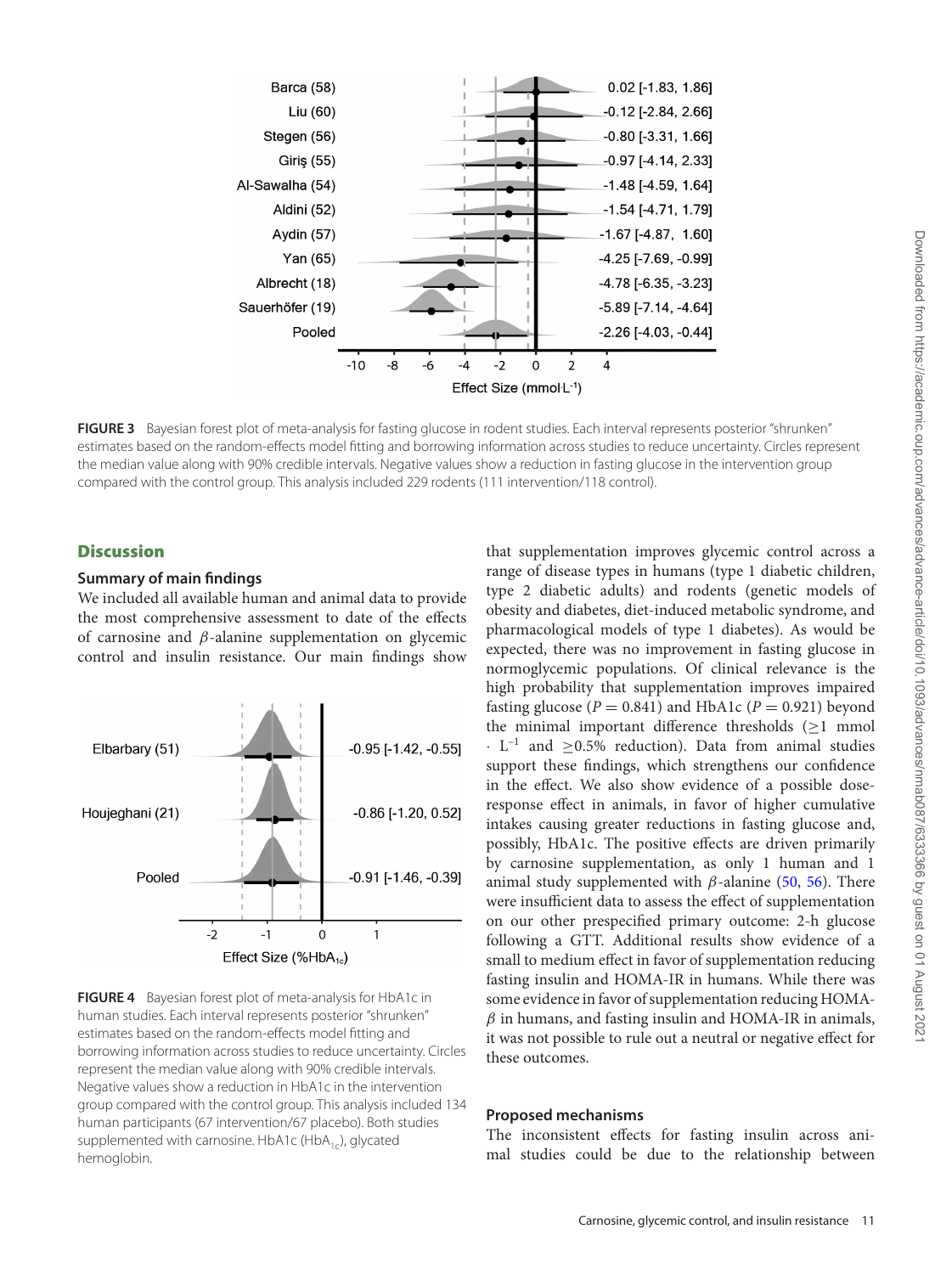<span id="page-11-0"></span>

**FIGURE 5** Bayesian forest plot of meta-analysis for HbA1c in rodent studies. Each interval represents posterior "shrunken" estimates based on the random-effects model fitting and borrowing information across studies to reduce uncertainty. Circles represent the median value along with 90% credible intervals. Negative values show a reduction in HbA1c in the intervention group compared with the control group. This analysis included 260 rodents (127 intervention/133 control). All studies supplemented with carnosine. HbA1c (HbA1c), glycated hemoglobin.

hyperinsulinemia and insulin resistance, where an improvement in one may, paradoxically, lead to a decline in the other [for a commentary, see [\(76\)](#page-15-4)]. Two long-term studies showed that supplementation attenuated the development of hyperglycemia in genetically modified mice [\(18,](#page-13-14) [19\)](#page-13-15). Both studies reported an increase in fasting insulin, and 1 reported a 2-fold increase in C-peptide—a specific marker of insulin secretion [\(18\)](#page-13-14). This suggests that carnosine might enhance insulin secretion from pancreatic  $\beta$ -cells, which may compensate for peripheral insulin resistance, leading to an improvement in glycemic control. Further, as supplementation began prior to disease development, it is possible that carnosine can play a role in preventing or delaying disease progression. One human study supports this: a subgroup of participants with impaired glucose tolerance displayed normal 2-h glucose and reduced 2-h insulin following supplementation [\(20\)](#page-13-16). This suggests that carnosine might also improve postprandial glucose disposal, potentially by reducing peripheral insulin resistance. Consistent with these hypotheses, work from our research group showed that treatment with carnosine reverses glucolipotoxic inhibition of insulin secretion in isolated mouse islets and INS-1 pancreatic  $β$ -cells, as well as insulin-stimulated glucose uptake in C2C12 skeletal muscle cells [\(12\)](#page-13-8). Together, this suggests that carnosine might exert beneficial effects in multiple tissues.

Improvements in glycemic control can protect organs and tissues from complications associated with diabetes. In type 1 diabetic children, Elbarbary et al. [\(51\)](#page-14-23) showed a large decrease in plasma ɑ1-microglobulin (–44%) and the urinary albumin to creatinine ratio (UACR; –58%), which suggests that carnosine might have a protective effect on kidney function and may lower the risk of diabetic nephropathy. In support, several rodent studies showed reductions in the UACR [\(18,](#page-13-14) [52,](#page-14-24) [60,](#page-14-32) [61\)](#page-14-33), as well as reductions in blood urea nitrogen and serum creatinine  $(60)$ . Interestingly, these improvements occurred in 2 studies without a change in fasting glucose [\(52,](#page-14-24) [60\)](#page-14-32). The studies showed an 11-fold and 4-fold increase in kidney carnosine concentrations following supplementation, supporting prior research that the human kidney has an intrinsic system for metabolizing carnosine [\(8\)](#page-13-21). It is possible that some of the beneficial effects of carnosine occur directly in the kidney and may be independent of its actions on glycemic control—with positive outcomes in both type 1 and type 2 diabetes.

The most plausible mechanism by which carnosine provides a therapeutic effect is through its ability to form stable adducts with reactive carbonyl species, such as acrolein, 4-hydroxynoneal, and methylglyoxal [\(13,](#page-13-9) [77\)](#page-15-5). These toxic products increase with diabetes severity and cause deleterious modifications to proteins, lipids, and DNA inducing inflammation and insulin resistance, and impairing insulin secretion [\(12,](#page-13-8) [78–80\)](#page-15-6). By scavenging these products, carnosine reduces their reactivity, allowing them to be safely metabolized or excreted from the body [\(14,](#page-13-10) [81,](#page-15-7) [82\)](#page-15-8), which limits downstream formation of advanced glycation and advanced lipid-oxidation end products (AGEs and ALEs). Indeed, human and rodent studies showed supplementation protected against oxidative stress, lipid peroxidation, AGEs, and ALEs [\(18,](#page-13-14) [21,](#page-13-17) [51,](#page-14-23) [52,](#page-14-24) [55–57,](#page-14-31) [60,](#page-14-32) [62,](#page-14-28) [63,](#page-15-1) [65\)](#page-15-3). It is also possible that carnosine works indirectly by activating the nuclear factor erythroid 2-related factor 2 (Nrf2) signaling cascade, which enhances endogenous antioxidant and anticarbonylation defense systems [for a detailed review, see  $(83)$ ].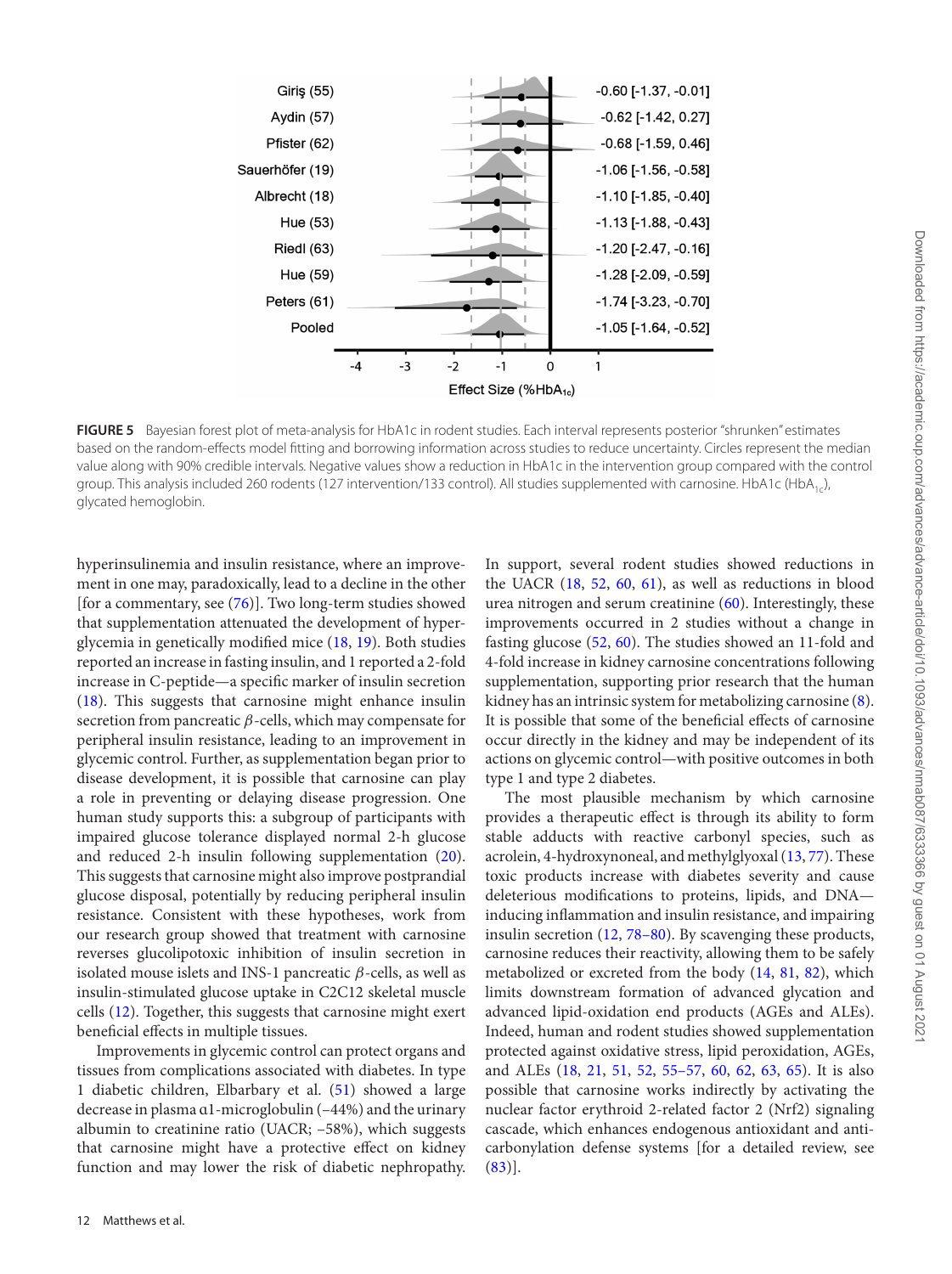There is a debate over the location of these actions. Some studies suggest that carnosine can act on reactive species and inflammatory markers in plasma, meaning that raising plasma carnosine would be key to any potential therapeutic effects [\(56\)](#page-14-34). Although this might be true for rodents, where low carnosinase activity means that carnosine readily circulates in plasma and fasted values can increase 25-fold with supplementation [\(56\)](#page-14-34), it seems unlikely to be as important in humans given that carnosinase is highly active in enterocytes and plasma, rapidly hydrolyzing carnosine [\(84,](#page-15-10) [85\)](#page-15-11). As such, plasma carnosine concentrations remain below the limit of detection [\(11,](#page-13-7) [86\)](#page-15-12). In a subgroup of individuals with low plasma carnosinase activity, a single dose of carnosine (60 mg  $\cdot$  kg<sup>-1</sup>; 4.2 g for a 70-kg individual) increased plasma carnosine concentrations to a peak of 73.3  $\mu$ M, before returning to baseline within 1–2 h [\(87\)](#page-15-13).

Carnosine might instead act in human tissues that synthesize it in situ—those expressing carnosine synthase and transporters for β-alanine and histidine—and which play an important role in the pathogenesis of insulin resistance and diabetes. Recent genetic studies support the tissue– carnosine hypothesis: overexpression of cardio-specific ATPgrasp domain-containing protein 1 (ATPGD1; carnosine synthase) increased carnosine and anserine concentrations in the myocardium of mice, which reduced protein-aldehyde adducts and gave protection against ischemia reperfusion injury [\(88\)](#page-15-14), whereas knockout of glutamic acid decarboxylase– like 1 (GADL1) reduced carnosine concentrations in the olfactory bulb and skeletal muscle, leading to increased markers of oxidative stress [\(89\)](#page-15-15). Based on this evidence, increasing tissue carnosine stores should be the primary goal of supplementation. The included human studies, however, used a dose or duration that would cause only a modest increase in tissue carnosine stores [\(90,](#page-15-16) [91\)](#page-15-17). de Courten et al. [\(20\)](#page-13-16) was the only human study to quantify the change in tissue carnosine, reporting a 33% increase in skeletal muscle stores after supplementing with  $2 \text{ g} \cdot \text{d}^{-1}$  carnosine for 12 wk. In contrast, nonclinical studies often supplement with 3.2 g  $\cdot$  d<sup>-1</sup> to 6.4 g  $\cdot$  d<sup>-1</sup> of  $\beta$ -alanine, whereby large cumulative intakes (24 wk; 1075.2 g total) can lead to a 2 fold increase in skeletal muscle carnosine content [\(92\)](#page-15-18). It is worth noting that Nealon et al. [\(50\)](#page-14-22) used a high  $\beta$ -alanine dose and showed improvements in glycemic control and insulin resistance in a 4-wk period. The comparably low relative cumulative intakes in human studies, coupled with the evidence of a dose-response in rodent studies, suggest that there could be room for further improvement in human outcomes. Future studies should consider the type, dose, and duration of supplementation.

While our study provides evidence in favor of supplementation, we recommend caution as the results require replication in large-sample, high-quality studies. The GRADE assessment showed our certainty in the effect estimates from human studies is moderate, which suggests the true effect is likely to be close to the estimate of the effect, but there is a possibility that it is substantially different [\(48\)](#page-14-20). Further, the certainty in all outcomes from rodent studies was graded as very low, due to inconsistency, imprecision, and indirectness. Despite this, results from animal and human studies agree, which collectively adds weight to the main findings and shows that changes in rodent outcomes for glycemic control and insulin resistance may translate to humans. Given the inherent limitations in preclinical studies, however, caution is needed when interpreting the rodent outcomes for the purposes of choosing treatment options for humans.

# **Limitations in the research**

Our study highlights several limitations in the existing evidence base, which future studies can improve upon. No human studies were at a low risk of bias. To address this, researchers should provide clear information on randomization and allocation concealment, publish a prespecified statistical analysis plan within the trial registration, and rigorously assess and report adherence and blinding to the intervention. All human studies were of short duration  $(\leq 3)$ mo) with modest cumulative intakes; it is possible that longer-duration studies with higher cumulative intakes could lead to better clinical outcomes, consistent with the doseresponse results in rodents. This is particularly important since diabetic complications develop over many years and may not be captured in short-duration studies. Several rodent studies did not contain the relevant information to assess the risk of bias; researchers should aim to satisfy the SYRCLE criteria and follow animal study reporting guidelines [e.g., the ARRIVE guidelines [\(93\)](#page-15-19)]. Preclinical researchers should also design studies that translate to human clinical outcomes; several rodent studies were excluded from the current analysis because they did not record glucose or insulin in the fasted state. While certain disease models cannot be fasted for prolonged periods due to ethical concerns, it is often possible to conduct a short-term fast during the light phase in rodents that is equivalent to an overnight fast in humans [\(94\)](#page-15-20). Our study focused upon surrogate outcomes involved in diabetes diagnosis and clinical decision making. These are important, although future RCTs should collect data on key patient-centered outcomes, such as disease progression rates, diabetic symptoms, hospital admissions, and diabetic complications.

# **Conclusions**

Our study provides evidence that supplementation with carnosine or  $\beta$ -alanine may reduce fasting glucose, HbA1c, and HOMA-IR in humans and rodents, and fasting insulin in humans. There is a need, however, for longer-term studies (>3 mo), in large samples, using dynamic methods to assess glycemic control and insulin resistance (e.g.*,* GTTs and glucose clamp techniques). To improve the certainty in future findings, researchers should also explore doseresponse effects in humans, whether treatment effects are the same for carnosine and  $\beta$ -alanine, and address shortcomings in study designs and reporting. Despite these caveats, our promising results indicate that carnosine and  $β$ -alanine supplementation remain viable therapeutics to improve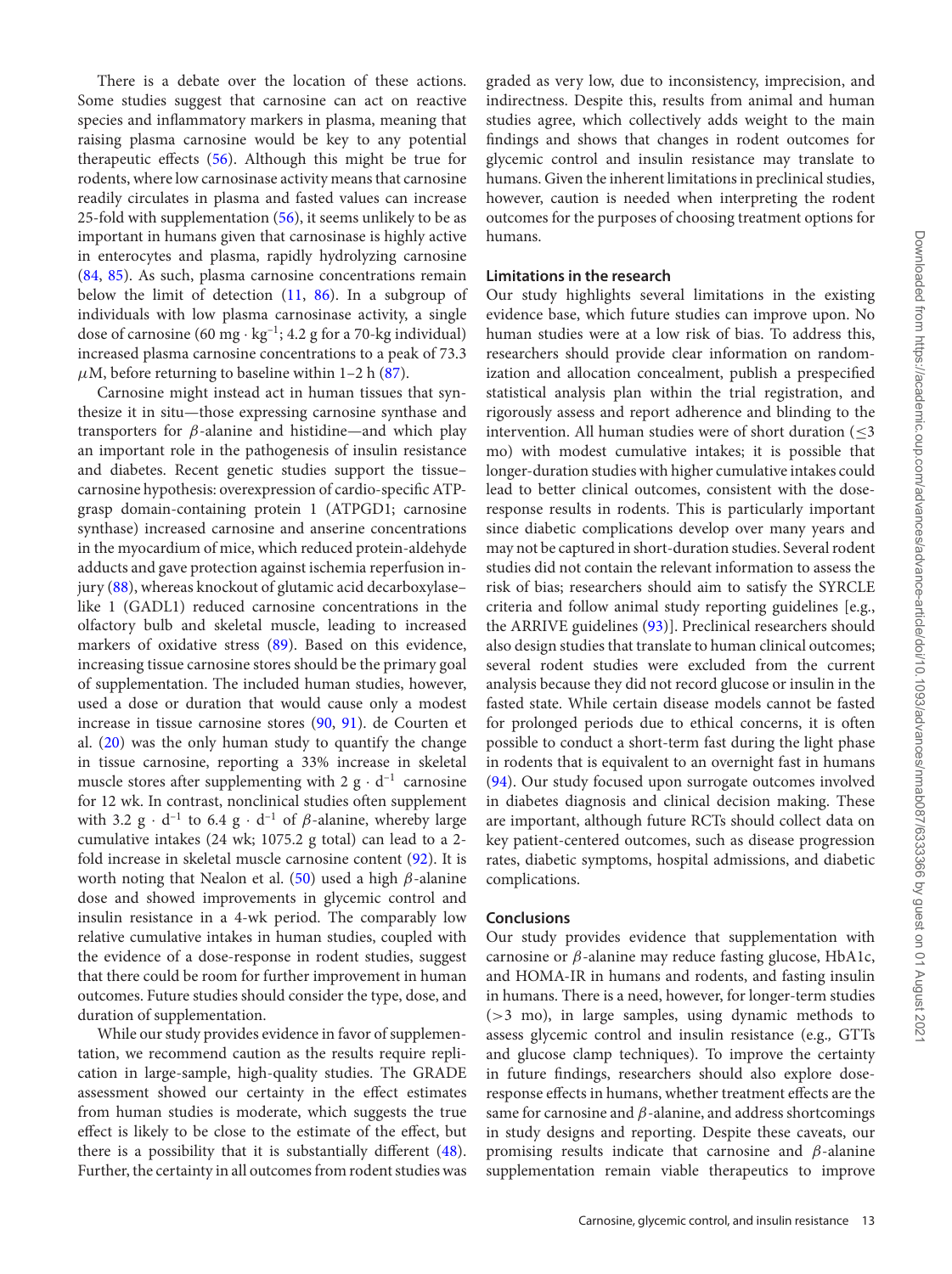glycemic control and insulin resistance in diabetes and its related conditions. The results of the current study provide a foundation upon which ongoing studies can be based, with the goal of defining whether this strategy is suitable for widespread population-level implementation.

## **Acknowledgments**

We would like to thank Victoria Boskett, the Research Support Librarian who helped us complete the Peer Review of Electronic Search Strategies checklist. The authors' responsibilities were as follows—JJM and CS: developed the initial idea for the study; JJM and KJE-S: performed the initial searches; JJM, LS, and GGA: performed the full-text screening; JJM and ED: performed the data extraction, risk of bias, and certainty assessment; PAS: performed the data analysis; JJM and PAS: interpreted the data analysis; JJM: drafted the first version of the manuscript; all authors: provided critical input and revised the manuscript, developed the pre-published protocol and study design, and read and approved the final manuscript.

# **Data Availability**

Statistical code is available upon request. Data and other materials associated with the project are available in the Supplemental Methods, Supplemental Data, Supplemental Human Data, and Supplemental Animal Data files.

#### **References**

- <span id="page-13-0"></span>1. Saeedi P, Petersohn I, Salpea P, Malanda B, Karuranga S, Unwin N, Colagiuri S, Guariguata L, Motala AA, Ogurtsova K, et al. Global and regional diabetes prevalence estimates for 2019 and projections for 2030 and 2045: results from the International Diabetes Federation Diabetes Atlas. 9th ed. Diabetes Res Clin Pract 2019;157:107843.
- <span id="page-13-1"></span>2. Kahn SE. The relative contributions of insulin resistance and beta-cell dysfunction to the pathophysiology of type 2 diabetes. Diabetologia 2003;46(1):3–19.
- <span id="page-13-2"></span>3. Ligthart S, van Herpt TTW, Leening MJG, Kavousi M, Hofman A, Stricker BHC, van Hoek M, Sijbrands EJG, Franco OH, Dehghan A, et al. Lifetime risk of developing impaired glucose metabolism and eventual progression from prediabetes to type 2 diabetes: a prospective cohort study. Lancet Diabetes Endocrinol 2016;4(1):44–51.
- <span id="page-13-3"></span>4. Lindahl B, Nilssön TK, Borch-Johnsen K, Røder ME, Söderberg S, Widman L, Johnson O, Hallmans G, Jansson JH. A randomized lifestyle intervention with 5-year follow-up in subjects with impaired glucose tolerance: pronounced short-term impact but long-term adherence problems. Scand J Public Health 2009;37(4):434–42.
- <span id="page-13-4"></span>5. Artioli GG, Sale C, Jones RL. Carnosine in health and disease. EJSS 2019;19(1):30–9.
- <span id="page-13-5"></span>6. Crush KG. Carnosine and related substances in animal tissues. Comp Biochem Physiol 1970;34(1):3–30.
- 7. Kohen R, Yamamoto Y, Cundy KC, Ames BN. Antioxidant activity of carnosine, homocarnosine, and anserine present in muscle and brain. Proc Natl Acad Sci 1988;85(9):3175–9.
- <span id="page-13-21"></span>8. Peters V, Klessens CQ, Baelde HJ, Singler B, Veraar KA, Zutinic A, Drozak J, Zschocke J, Schmitt CP, de Heer E. Intrinsic carnosine metabolism in the human kidney. Amino Acids 2015;47(12):2541–50.
- 9. Matthews JJ, Artioli GG, Turner MD, Sale C. The physiological roles of carnosine and β-alanine in exercising human skeletal muscle. Med Sci Sports Exercise 2019;51(10):2098–108.
- <span id="page-13-6"></span>10. Jones G, Smith M, Harris R. Imidazole dipeptide content of dietary sources commonly consumed within the British diet. Proc Nutr Soc 2011;70(OCE6).
- <span id="page-13-7"></span>11. Harris RC, Tallon MJ, Dunnett M, Boobis L, Coakley J, Kim HJ, Fallowfield JL, Hill CA, Sale C, Wise JA. The absorption of orally supplied  $\beta$ -alanine and its effect on muscle carnosine synthesis in human vastus lateralis. Amino Acids 2006;30(3):279–89.
- <span id="page-13-8"></span>12. Cripps MJ, Hanna K, Lavilla C, Sayers SR, Caton PW, Sims C, De Girolamo L, Sale C, Turner MD. Carnosine scavenging of glucolipotoxic free radicals enhances insulin secretion and glucose uptake. Sci Rep 2017;7(1):1–7.
- <span id="page-13-9"></span>13. Aldini G, Carini M, Beretta G, Bradamante S, Facino RM. Carnosine is a quencher of 4-hydroxy-nonenal: through what mechanism of reaction? Biochem Biophys Res Commun 2002;298(5):699–706.
- <span id="page-13-10"></span>14. Baba SP, Hoetker JD, Merchant M, Klein JB, Cai J, Barski OA, Conklin DJ, Bhatnagar A. Role of aldose reductase in the metabolism and detoxification of carnosine-acrolein conjugates. J Biol Chem 2013;288(39):28163–79.
- <span id="page-13-11"></span>15. Carvalho VH, Oliveira AH, de Oliveira LF, da Silva RP, Di Mascio P, Gualano B, Artioli GG, Medeiros MH. Exercise and β-alanine supplementation on carnosine-acrolein adduct in skeletal muscle. Redox Biol 2018;18:222–8.
- <span id="page-13-12"></span>16. Hoetker D, Chung W, Zhang D, Zhao J, Schmidtke VK, Riggs DW, Derave W, Bhatnagar A, Bishop D, Baba SP. Exercise alters and βalanine combined with exercise augments histidyl dipeptide levels and scavenges lipid peroxidation products in human skeletal muscle. J Appl Physiol 2018;125(6):1767–78.
- <span id="page-13-13"></span>17. Jaganjac M, Tirosh O, Cohen G, Sasson S, Zarkovic N. Reactive aldehydes—second messengers of free radicals in diabetes mellitus. Free Radic Res 2013;47(sup1):39–48.
- <span id="page-13-14"></span>18. Albrecht T, Schilperoort M, Zhang S, Braun JD, Qiu J, Rodriguez A, Pastene DO, Krämer BK, Köppel H, Baelde H, et al. Carnosine Attenuates the development of both type 2 diabetes and diabetic nephropathy in BTBR ob /ob mice. Sci Rep 2017;7(1):1–16.
- <span id="page-13-15"></span>19. Sauerhöfer S, Yuan G, Braun GS, Deinzer M, Neumaier M, Gretz N, Floege J, Kriz W, Van der Woude F, Moeller MJ. L-carnosine, a substrate of carnosinase-1, influences glucose metabolism. Diabetes 2007;56(10):2425–32.
- <span id="page-13-16"></span>20. De Courten B, Jakubova M, De Courten MP, Kukurova IJ, Vallova S, Krumpolec P, Valkovic L, Kurdiova T, Garzon D, Barbaresi S, et al. Effects of carnosine supplementation on glucose metabolism: pilot clinical trial. Obesity 2016;24(5):1027–34.
- <span id="page-13-17"></span>21. Houjeghani S, Kheirouri S, Faraji E, Jafarabadi MA. L-Carnosine supplementation attenuated fasting glucose, triglycerides, advanced glycation end products, and tumor necrosis factor- $\alpha$  levels in patients with type 2 diabetes: a double-blind placebo-controlled randomized clinical trial. Nutr Res 2018;49:96–106.
- <span id="page-13-18"></span>22. Menon K, Marquina C, Liew D, Mousa A, de Courten B. Histidinecontaining dipeptides reduce central obesity and improve glycaemic outcomes: a systematic review and meta-analysis of randomized controlled trials. Obes Rev 2020;21(3):e12975.
- <span id="page-13-19"></span>23. Matthews JJ, Sale C. Comments upon "Histidine-containing dipeptides reduce central obesity and improve glycaemic outcomes: a systematic review and meta-analysis of randomized controlled trials." Obes Rev 2020;21(7):e13036.
- <span id="page-13-20"></span>24. Blancquaert L, Everaert I, Missinne M, Baguet A, Stegen S, Volkaert A, Petrovic M, Vervaet C, Achten E, De Maeyer M, et al. Effects of histidine and  $β$ -alanine supplementation on human muscle carnosine storage. Med Sci Sports Exerc 2017;49(3):602–9.
- 25. Church DD, Hoffman JR, Varanoske AN, Wang R, Baker KM, La Monica MB, Beyer KS, Dodd SJ, Oliveira LP, Harris RC, et al. Comparison of two  $\beta$ -alanine dosing protocols on muscle carnosine elevations. J Am Coll Nutr 2017;36(8):608–16.
- 26. Varanoske AN, Hoffman JR, Church DD, Wang R, Baker KM, Dodd SJ, Coker NA, Oliveira LP, Dawson VL, Fukuda DH, et al. Influence of skeletal muscle carnosine content on fatigue during repeated resistance exercise in recreationally active women. Nutrients 2017;9(9):  $1 - 14.$
- 27. Varanoske AN, Hoffman JR, Church DD, Coker NA, Baker KM, Dodd SJ, Harris RC, Oliveira LP, Dawson VL, Wang R, et al. Comparison of sustained-release and rapid-release  $\beta$ -alanine formulations on changes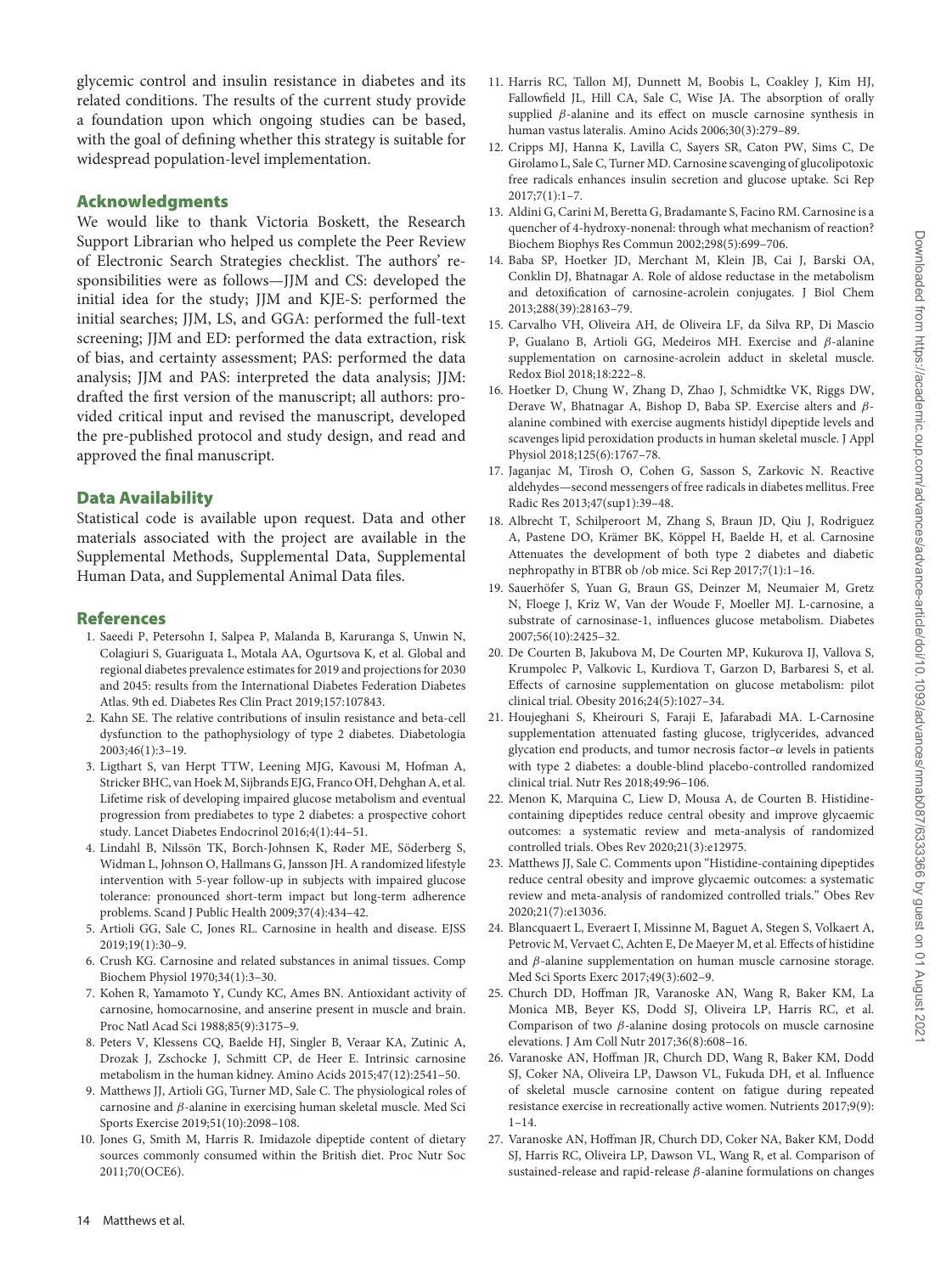in skeletal muscle carnosine and histidine content and isometric performance following a muscle-damaging protocol. Amino Acids 2019;51(1):49–60.

- <span id="page-14-0"></span>28. Peng W, Mao P, Liu L, Chen K, Zhong Y, Xia W, Guo Q, Tan SC, Rahmani J, Varkaneh HK, et al. Effect of carnosine supplementation on lipid profile, fasting blood glucose, HbA1C and insulin resistance: a systematic review and meta-analysis of long-term randomized controlled trials. Complement Ther Med 2020;48:102241.
- <span id="page-14-1"></span>29. Matthews JJ, Dolan E, Swinton PA, Santos L, Artioli GG, Turner MD, Elliott-Sale KJ, Sale C. The effect of carnosine or β-alanine supplementation on markers of glycaemic control and insulin resistance in human and animal studies: a protocol for a systematic review and meta-analysis. Syst Rev 2020;9(1):282.
- <span id="page-14-2"></span>30. Page MJ, Moher D, Bossuyt PM, Boutron I, Hoffmann TC, Mulrow CD, Shamseer L, Tetzlaff JM, Akl EA, Brennan SE, et al. PRISMA 2020 explanation and elaboration: updated guidance and exemplars for reporting systematic reviews. BMJ 2021;29:372.
- <span id="page-14-3"></span>31. World Health Organization. Definition and diagnosis of diabetes mellitus and intermediate hyperglycaemia: report of a WHO/IDF consultation [Internet]. Geneva (Switzerland): World Health Organization; 2006 [cited 2019 May 25]. Available from: [https://www.who.int/diabetes/publications/Definition%20and%](https://www.who.int/diabetes/publications/Definition%20and%20diagnosis%20of%20diabetes_new.pdf) 20diagnosis%20of%20diabetes\_new.pdf.
- <span id="page-14-4"></span>32. World Health Organization. Use of glycated haemoglobin (HbA1c) in the diagnosis of diabetes mellitus: abbreviated report of a WHO consultation [Internet]. Geneva (Switzerland): World Health Organization; 2011 [cited 2019 May 25]. Available from: [https://www.who.int/diabetes/publications/report-hba1c\\_2011.pdf.](https://www.who.int/diabetes/publications/report-hba1c_2011.pdf)
- <span id="page-14-5"></span>33. McGowan J, Sampson M, Salzwedel DM, Cogo E, Foerster V, Lefebvre C. PRESS Peer Review of Electronic Search Strategies: 2015 guideline statement. J Clin Epidemiol 2016;75:40–6.
- <span id="page-14-6"></span>34. The Cochrane Collaboration. Data collection form (for RCTs) [Internet]. Cochrane Training. [cited 2020 Oct 4]. Available from: [https://training.cochrane.org/data-collection-form-rcts.](https://training.cochrane.org/data-collection-form-rcts)
- <span id="page-14-7"></span>35. Barzilay JI, Davis BR, Cutler JA, Pressel SL, Whelton PK, Basile J, Margolis KL, Ong ST, Sadler LS, Summerson J; ALLHAT Collaborative Research Group. Fasting glucose levels and incident diabetes mellitus in older nondiabetic adults randomized to receive 3 different classes of antihypertensive treatment: a report from the Antihypertensive and Lipid-Lowering Treatment to Prevent Heart Attack Trial (ALLHAT). Arch Intern Med 2006;166(20):2191–201.
- <span id="page-14-8"></span>36. Sterne JA, Savovic J, Page MJ, Elbers RG, Blencowe NS, Boutron I, Cates ´ CJ, Cheng HY, Corbett MS, Eldridge SM, et al. RoB 2: a revised tool for assessing risk of bias in randomised trials. BMJ 2019;366:l4898.
- <span id="page-14-9"></span>37. Hooijmans CR, Rovers MM, de Vries RBM, Leenaars M, Ritskes-Hoitinga M, Langendam MW. SYRCLE's risk of bias tool for animal studies. BMC Med Res Method 2014;14(1):43.
- <span id="page-14-10"></span>38. Fernández-Castilla B, Declercq L, Jamshidi L, Beretvas SN, Onghena P, Van den Noortgate W. Detecting selection bias in meta-analyses with multiple outcomes: a simulation study. J Exp Educ 2021;89(1): 125–44.
- <span id="page-14-11"></span>39. National Institute for Health and Care Excellence (NICE). Type 2 diabetes in adults: clinical guideline update (NG28) [Internet]. National Institute for Health and Care Excellence (NICE); 2015 Dec [cited 2021 Feb 16]. Available from: https://www.nice.org.uk/guidance/ng28/ [evidence/full-guideline-pdf-78671532569.](https://www.nice.org.uk/guidance/ng28/evidence/full-guideline-pdf-78671532569)
- <span id="page-14-12"></span>40. Cohen J. The effect size index: d. Statistical power analysis for the behavioral sciences. 2nd edition. Abingdon-on-Thames: Routledge; 1988. p. 284–8.
- <span id="page-14-13"></span>41. Morris SB. Estimating effect sizes from pretest-posttest-control group designs. Organ Res Methods 2008;11(2):364–86.
- <span id="page-14-14"></span>42. Morris SB, DeShon RP. Combining effect size estimates in meta-analysis with repeated measures and independent-groups designs. Psychol Methods 2002;7(1):105.
- <span id="page-14-15"></span>43. Kruschke JK, Liddell TM. The Bayesian new statistics: hypothesis testing, estimation, meta-analysis, and power analysis from a Bayesian perspective. Psychon Bull Rev 2018;25(1):178–206.
- <span id="page-14-16"></span>44. Rhodes KM, Turner RM, Higgins JPT. Predictive distributions were developed for the extent of heterogeneity in meta-analyses of continuous outcome data. J Clin Epidemiol 2015;68(1):52–60.
- <span id="page-14-17"></span>45. Sturtz S, Ligges U, Gelman A. R2OpenBUGS: a package for running OpenBUGS from R [Internet]. 2010. Available from: [http://cran.ms.unimelb.edu.au/web/packages/R2OpenBUGS/](http://cran.ms.unimelb.edu.au/web/packages/R2OpenBUGS/vignettes/R2OpenBUGS.pdf) vignettes/R2OpenBUGS.pdf.
- <span id="page-14-18"></span>46. Bürkner PC. brms: An R package for Bayesian multilevel models using Stan. J Stat Softw 2017;80(1):1–28.
- <span id="page-14-19"></span>47. Guyatt G, Oxman AD, Akl EA, Kunz R, Vist G, Brozek J, Norris S, Falck-Ytter Y, Glasziou P, DeBeer H, et al. GRADE guidelines: 1. Introduction—GRADE evidence profiles and summary of findings tables. J Clin Epidemiol 2011;64(4):383–94.
- <span id="page-14-20"></span>48. Balshem H, Helfand M, Schünemann HJ, Oxman AD, Kunz R, Brozek J, Vist GE, Falck-Ytter Y, Meerpohl J, Norris S, et al. GRADE guidelines: 3. Rating the quality of evidence. J Clin Epidemiol 2011;64(4):401–6.
- <span id="page-14-21"></span>49. Wei D, Tang K, Wang Q, Estill J, Yao L, Wang X, Chen Y, Yang K. The use of GRADE approach in systematic reviews of animal studies. J Evidence-Based Med 2016;9(2):98–104.
- <span id="page-14-22"></span>50. Nealon RS, Sukala WR, Coutts RA, Zhou S. The effect of 28 days of betaalanine supplementation on exercise capacity and insulin sensitivity in individuals with type 2 diabetes mellitus: a randomised, double-blind and placebo-controlled pilot trial. J Nutr Sci Res 2016;1(3):1–7.
- <span id="page-14-23"></span>51. Elbarbary NS, Ismail EAR, El-Naggar AR, Hamouda MH, El-Hamamsy M. The effect of 12 weeks carnosine supplementation on renal functional integrity and oxidative stress in pediatric patients with diabetic nephropathy: a randomized placebo-controlled trial. Pediatr Diabetes 2018;19(3):470–7.
- <span id="page-14-24"></span>52. Aldini G, Orioli M, Rossoni G, Savi F, Braidotti P, Vistoli G, Yeum KJ, Negrisoli G, Carini M. The carbonyl scavenger carnosine ameliorates dyslipidaemia and renal function in Zucker obese rats. J Cell Mol Med 2011;15(6):1339–54.
- <span id="page-14-25"></span>53. Hue JJ, Kim JS, Kim JH, Nam SY, Yun YW, Jeong JH, Lee BJ. Antiglycemic effect of carnosine in diabetic mice. J Food Hyg Saf 2009;24(4):391–7.
- <span id="page-14-26"></span>54. Al-Sawalha NA, Alshogran OY, Awawdeh MS, Almomani BA. The effects of l-carnosine on development of metabolic syndrome in rats. Life Sci 2019;237:116905.
- <span id="page-14-31"></span>55. Giriş M, Doğru-Abbasoğlu S, Kumral A, Olgaç V, Koçak-Toker N, Uysal M. Effect of carnosine alone or combined with  $\alpha$ -tocopherol on hepatic steatosis and oxidative stress in fructose-induced insulin-resistant rats. J Physiol Biochem 2014;70(2):385–95.
- <span id="page-14-34"></span>56. Stegen S, Stegen B, Aldini G, Altomare A, Cannizzaro L, Orioli M, Gerlo S, Deldicque L, Ramaekers M, Hespel P, et al. Plasma carnosine, but not muscle carnosine, attenuates high-fat diet-induced metabolic stress. Appl Physiol Nutr Metab 2015;40(9):868–76.
- <span id="page-14-27"></span>57. Aydın AF, Bingul I Küçükgergin C, Doğan-Ekici I, Doğru Abbasoğlu S, Uysal M. Carnosine decreased oxidation and glycation products in serum and liver of high-fat diet and low-dose streptozotocin-induced diabetic rats. Int J Exp Pathol 2017;98(5):278–88.
- <span id="page-14-30"></span>58. Barca A, Gatti F, Spagnolo D, Ippati S, Vetrugno C, Verri T. Responsiveness of carnosine homeostasis genes in the pancreas and brain of streptozotocin-treated mice exposed to dietary carnosine. Int J Mol Sci 2018;19(6):1713.
- <span id="page-14-29"></span>59. Hue JJ, Kim JS, Kim JH, Nam SY, Yun YW, Jeong JH, Lee BJ. Antiglycemic effect of L-carnosine in streptozotocin-induced diabetic mice. Korean J Veterinary Res 2010;50(2):105–11.
- <span id="page-14-32"></span>60. Liu XQ, Jiang L, Lei L, Nie ZY, Zhu W, Wang S, Zeng HX, Zhang SQ, Zhang Q, Yard B, et al. Carnosine alleviates diabetic nephropathy by targeting GNMT, a key enzyme mediating renal inflammation and fibrosis. Clin Sci 2020;134(23):3175–93.
- <span id="page-14-33"></span>61. Peters V, Riedl E, Braunagel M, Höger S, Hauske S, Pfister F, Zschocke J, Lanthaler B, Benck U, Hammes HP, et al. Carnosine treatment in combination with ACE inhibition in diabetic rats. Regul Pept 2014;194- 195:36–40.
- <span id="page-14-28"></span>62. Pfister F, Riedl E, Wang Q, vom Hagen F, Deinzer M, Harmsen MC, Molema G, Yard B, Feng Y, Hammes HP. Oral carnosine